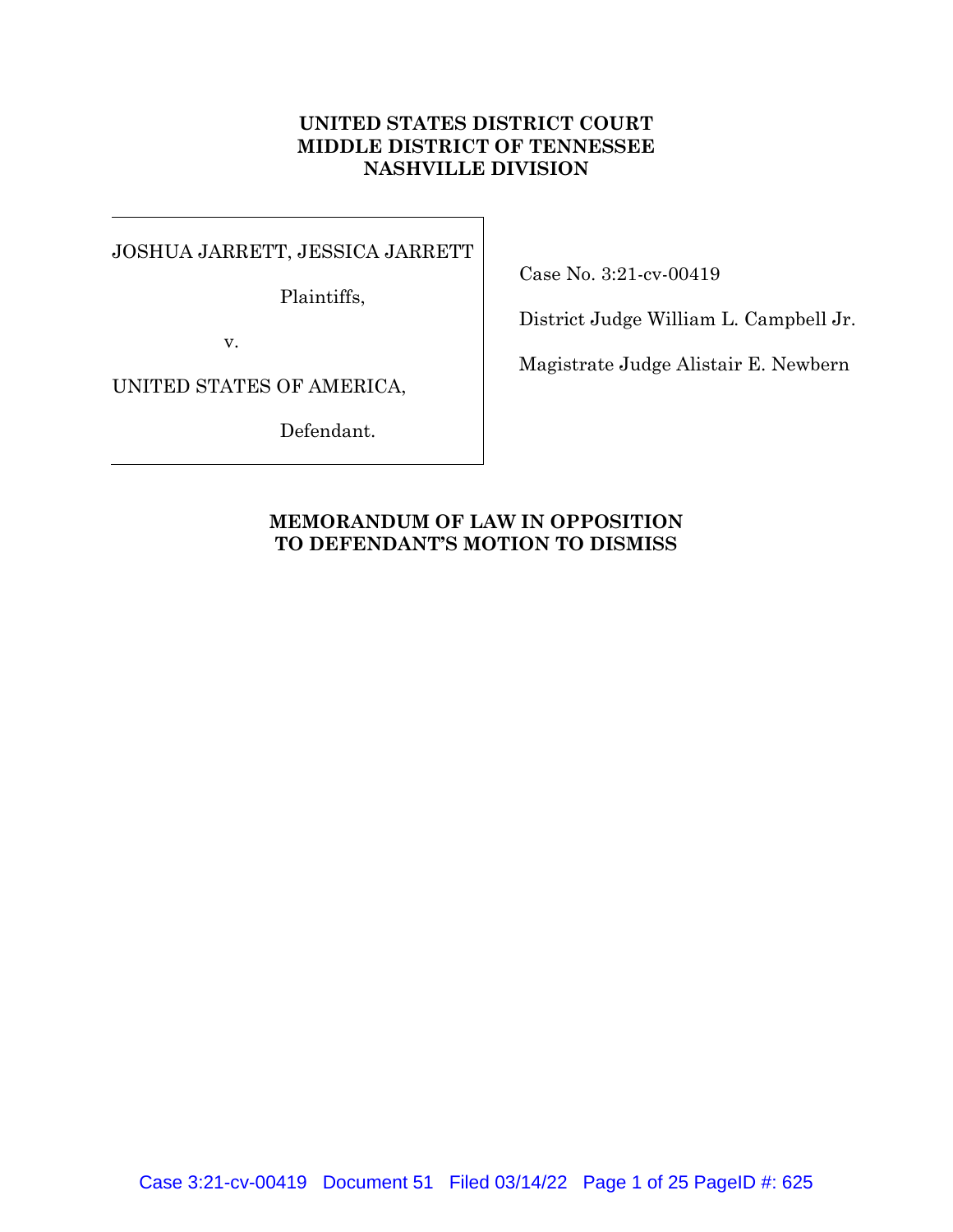# **TABLE OF CONTENTS**

|      | $A_{-}$                                                                       |                                                                                |  |
|------|-------------------------------------------------------------------------------|--------------------------------------------------------------------------------|--|
|      | В.                                                                            |                                                                                |  |
|      | C.                                                                            | The government offers to settle the case, and the Jarretts reject the offer. 3 |  |
|      |                                                                               |                                                                                |  |
| Ι.   |                                                                               | The Government's Unaccepted Offer to Settle Does Not Moot the Jarretts'        |  |
|      | A.                                                                            | Under Campbell-Ewald, an unaccepted settlement offer cannot moot an            |  |
|      | В.                                                                            | Under <i>Campbell-Ewald</i> , the government's unaccepted offer to settle does |  |
| II.  | This Court Retains Jurisdiction Over the Jarretts' Claim Because The Claim Is |                                                                                |  |
| III. | The Jarretts Have Not Been Made Whole Solely By An Offer To Repay The         |                                                                                |  |
|      |                                                                               |                                                                                |  |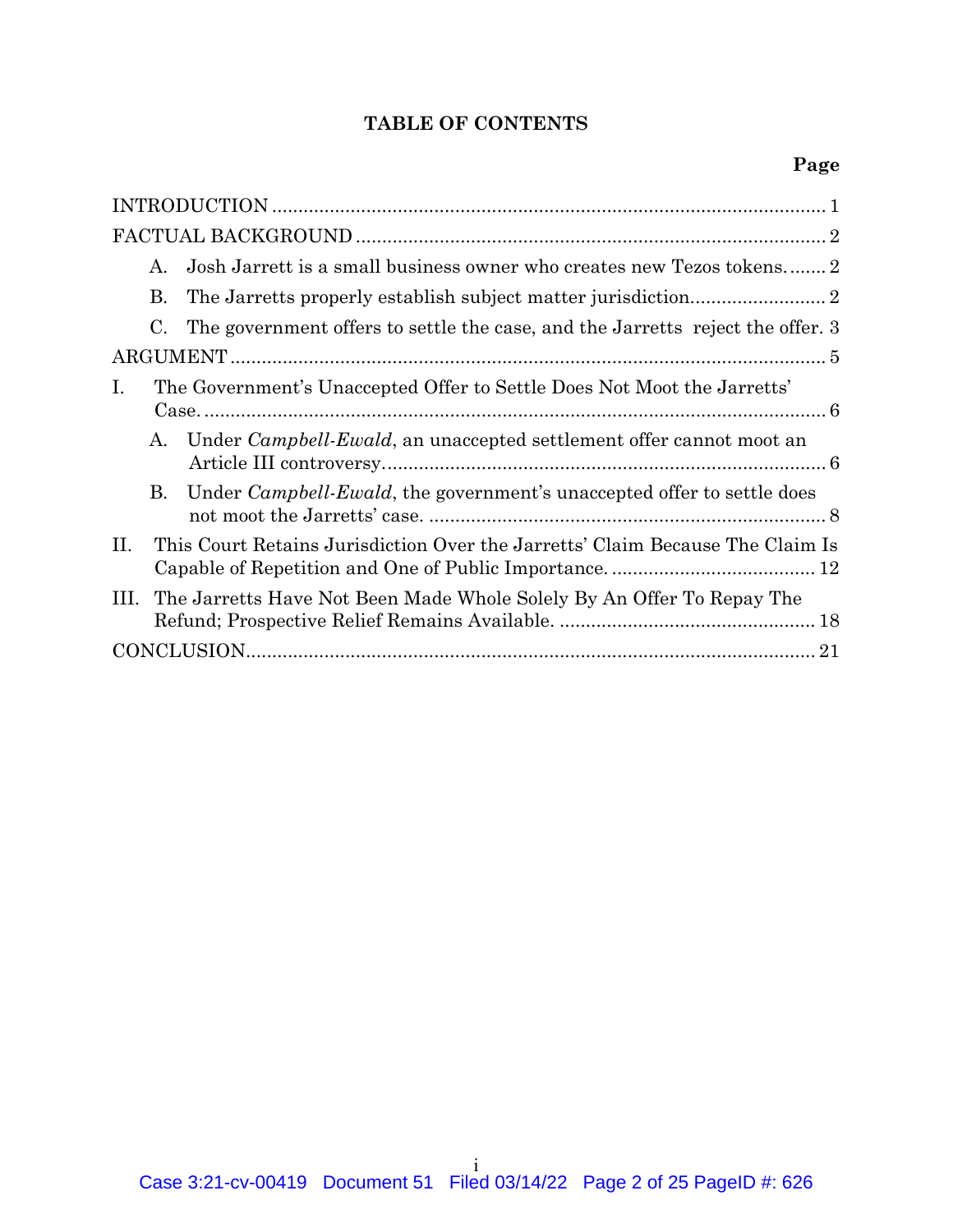### **INTRODUCTION**

The Jarretts filed this case because they want a judicial resolution of their rights—specifically, a ruling that, under a proper reading of the tax code, tokens created through staking are not taxable income. That ruling not only would require a refund for the taxes they paid in 2019, but also would prevent the IRS from penalizing them for making similar claims on future tax returns. And if affirmed by the Sixth Circuit or enshrined in a declaration or injunction, it would protect the Jarretts indefinitely.

The government does not want the Jarretts to have that ruling. It tried to moot the case by offering them a refund of their 2019 taxes. When the Jarretts declined the offer, the government unilaterally mailed them a check anyway.

That strategy does not work, both before 2016 and certainly afterward. In 2016, the Supreme Court held in *Campbell-Ewald Co. v. Gomez* that plaintiffs can continue litigating a case to judgment, even if the defendant offers them every penny they were asking for. *Campbell-Ewald* is squarely on point: its holding and all of its reasoning apply to the Jarretts, including that a defendant cannot put itself "in the driver's seat" and "avoid a potential adverse decision" by simply offering to settle.

Further, circuit precedent predating *Campbell-Ewald* recognizes that taxpayers like the Jarretts have the right to reject a proffered tax refund and obtain a judicial determination. And even further, forward-looking relief remains available here—relief that the government's maneuver doesn't even arguably moot.

The government's motion to dismiss should be denied.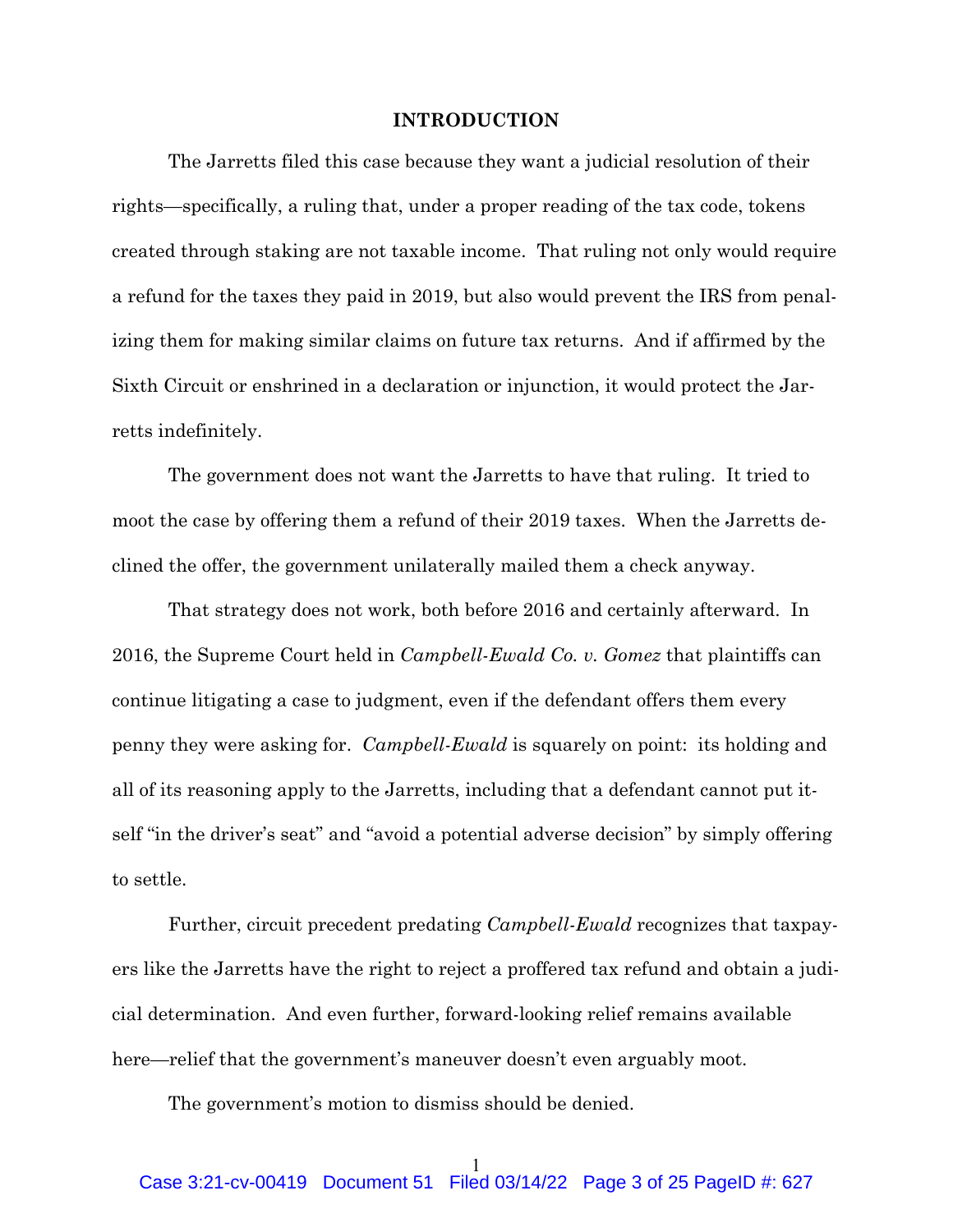### **FACTUAL BACKGROUND**

### **A. Josh Jarrett is a small business owner who creates new Tezos tokens.**

 Joshua Jarrett owns and runs Quantify Fitness, a small business in Nashville, Tennessee. Jarret Decl. ¶ 2. He owns Tezos tokens and intends to use Tezos tokens in his business. Jarrett Decl. ¶ 3. In 2019, using a process known as "staking," Josh employed both his Tezos tokens and his computing power to create 8,876 new tokens on the Tezos public blockchain. Jarrett Decl. ¶¶ 4, 6. He did not sell, exchange, or otherwise dispose of these tokens in 2019. *Id.* Josh has created new Tezos tokens through an identical staking process in every year since 2019, and he intends to continue doing so. Jarrett Decl. ¶¶ 4, 5.

#### **B. The Jarretts properly establish subject matter jurisdiction.**

In 2020, Josh and his wife, Jessica, filed an amended return with the Internal Revenue Service, along with an exhaustive factual record and extensive legal reasoning, seeking a refund of the taxes they paid on the tokens Josh created. Jarrett Decl. ¶ 7. The IRS responded with silence. It did not issue a refund or respond to the Jarretts' position. Jarrett Decl. ¶ 8.

After waiting the six months required by 26 U.S.C. § 7422, the Jarretts filed this refund suit in May 2021, seeking a judicial determination that the creation of new tokens is not taxable income. Dkt. 1 (Compl.). The Jarretts also sought whatever relief that their allegations and the broader nature of the controversy would support. Compl., Prayer ¶¶ A-D. In August 2021, the government answered the complaint (without contesting subject matter jurisdiction). Dkt. 25. Notably, the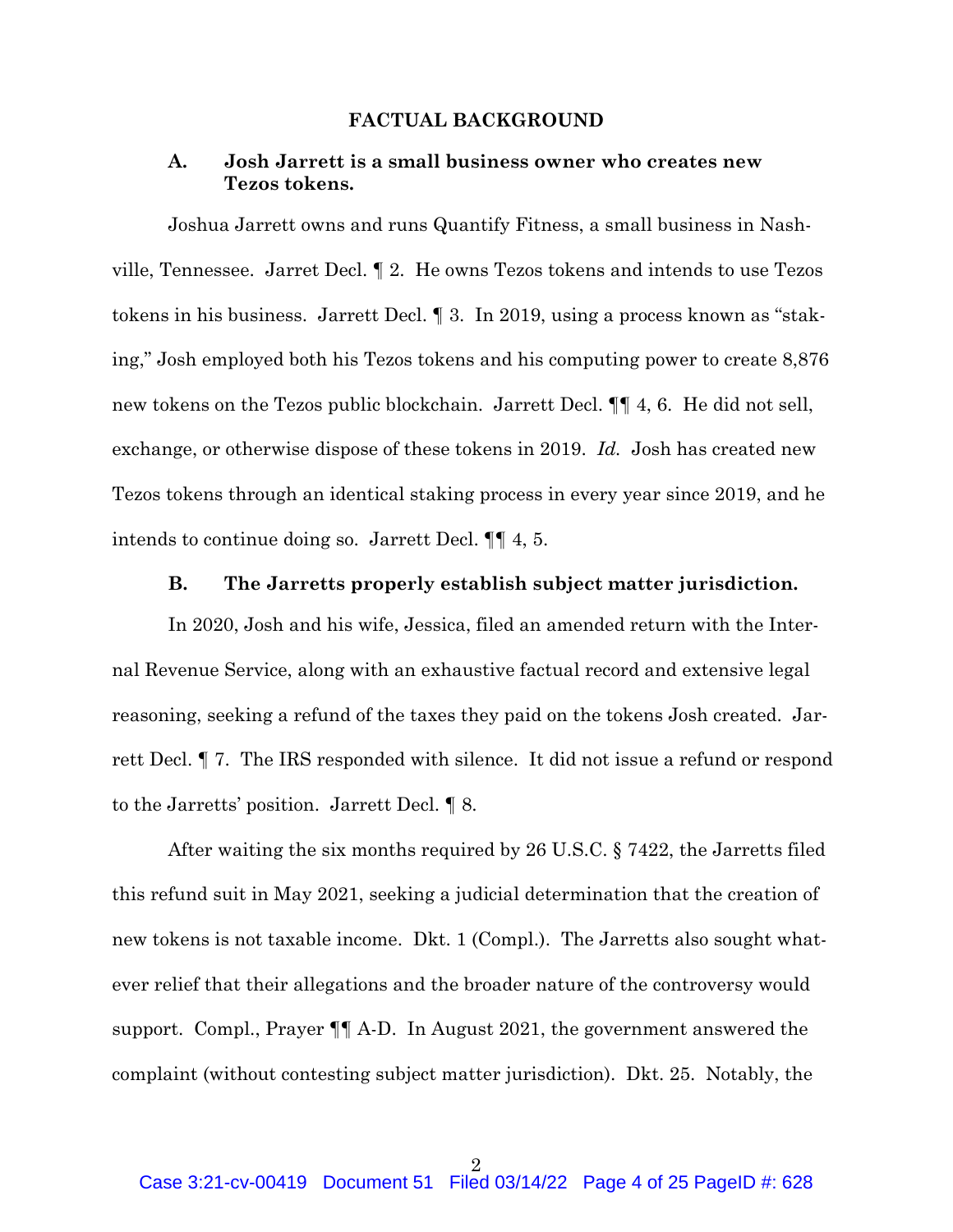government denied the Jarretts' claim that tokens created through staking are not taxable income. *See, e.g.*, *id.* ¶¶ 5, 14. This Court set the deadline to amend pleadings as December 15, 2021. *See* Dkt. 34.

### **C. The government offers to settle the case, and the Jarretts reject the offer.**

 On December 21, one week after the amended-pleading deadline, the government wrote a letter stating that the IRS had "been authorized and directed to schedule an overpayment of \$3,793, plus statutory interest as provided by law for the 2019 tax year." Forst Decl., Ex. A. The letter did not give the government's reasons for offering a refund. *See id.* On January 5, the government sent the Jarretts a proposed stipulated dismissal of this action. Forst Decl. ¶ 3. Like the letter, the draft stipulation did not provide a rationale for the proffered refund. *Id.* In subsequent conversations with the Jarretts' counsel, the government was not willing to stipulate to language regarding the correctness of the Jarretts' position. Forst Decl. ¶ 4. The government also made clear that it had not yet mailed—or even processed—the proffered refund. *Id.*

 The Jarretts rejected the proffered refund on January 25, before the IRS had processed it or the government had mailed it. Jarret Decl. ¶ 10; Forst Decl., ¶ 5; Ex. B. In the emailed letter rejecting the refund offer, the Jarretts explained that the issue remained unsettled for both the year at issue and subsequent years, and so the Jarretts "would remain at risk even if they accepted the proffered refund."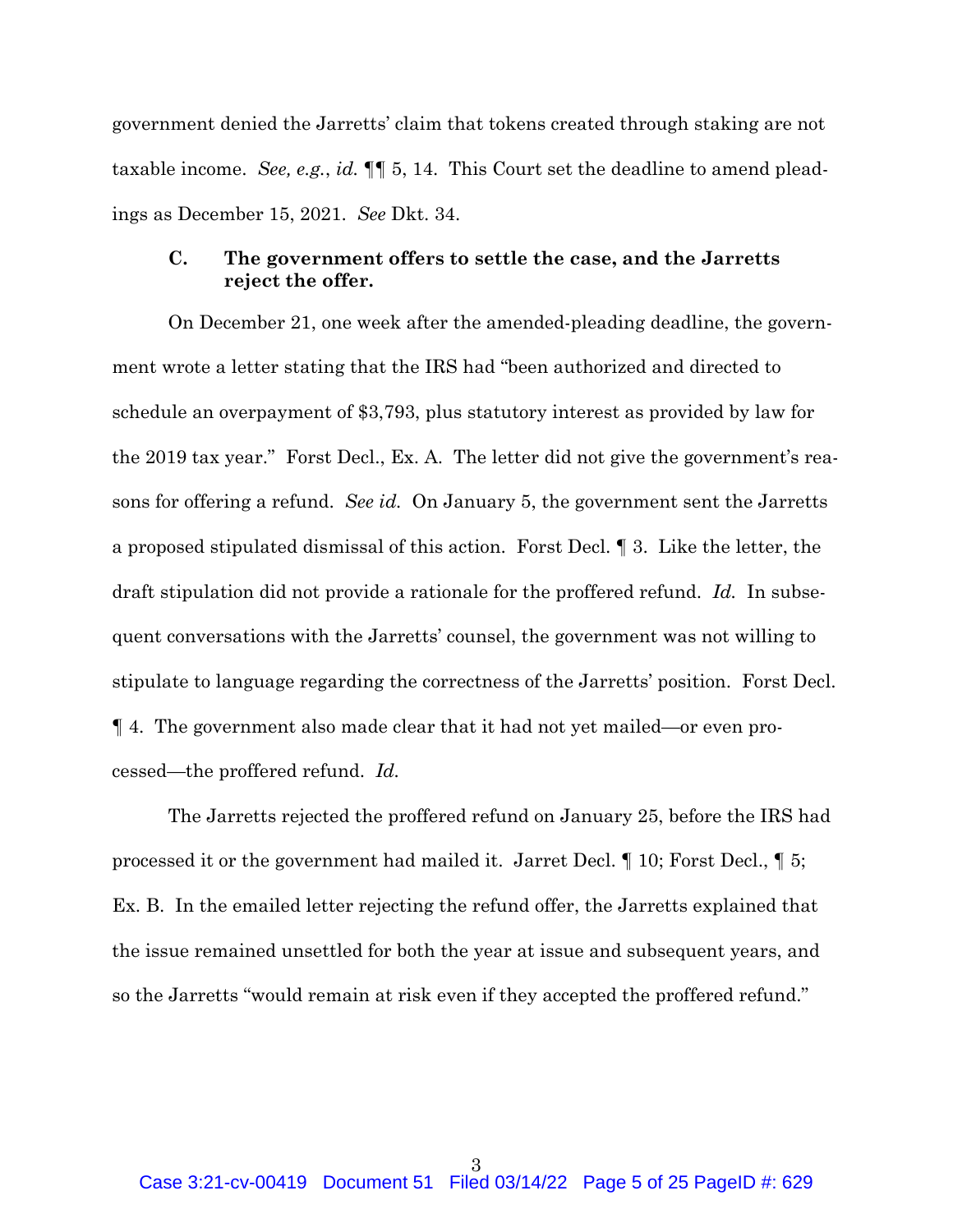Forst Decl., Ex. B. In a subsequent telephone conversation with the Jarretts' counsel, the government again refused to provide any explanation for the offer. Forst Decl. ¶ 6.

Shortly after the Jarretts rejected the government's offer, the government overnighted a letter to the Jarretts' counsel containing a check for \$4001.83 and an IRS Form 1331-B dated January 28, 2022. Forst Decl. ¶ 7. The Form 1331-B, dated three days after the government received the Jarretts' rejection letter, states that the Jarretts' check was "made in accordance with the concession authorized in Jarrett v. United States filed on May 26, 2021." *Id.* 

 Consistent with their rejection letter, the Jarretts have not cashed, and do not intend to cash, the refund check. Jarrett Decl. ¶ 12. The check remains in the possession of their counsel. Forst Decl. ¶ 8. The Jarretts instead are exercising their right to continue litigating until "the court . . . enters *judgment* for [them] in that amount." *Campbell-Ewald Co. v. Gomez*, 577 U.S. 153, 166 (2016) (emphasis added). Josh has continued to create new Tezos tokens and plans to keep doing so, *see* Jarrett Decl. ¶¶ 4, 5, and he and his wife will remain at risk if he does not obtain the judgment he sought when he filed his lawsuit, Jarrett Decl. ¶ 10.1

<sup>&</sup>lt;sup>1</sup> The Jarretts are introducing these facts via declarations and exhibits, rather than seeking leave to amend their complaint. Before filing this brief, the Jarretts consulted with the government about a motion to amend the complaint. The government opposed such a motion, stating that "[t]here is no reason plaintiffs need to amend the complaint" because "this is not a facial challenge to subject matter jurisdiction but a factual one." The Jarretts agree. If the Court disagrees, then the Jarretts respectfully ask for leave to amend their complaint. The allegedly case-mooting events occurred after the Jarretts filed their complaint, and a dismissal would serve no purpose because the Jarretts could simply file a brand-new complaint.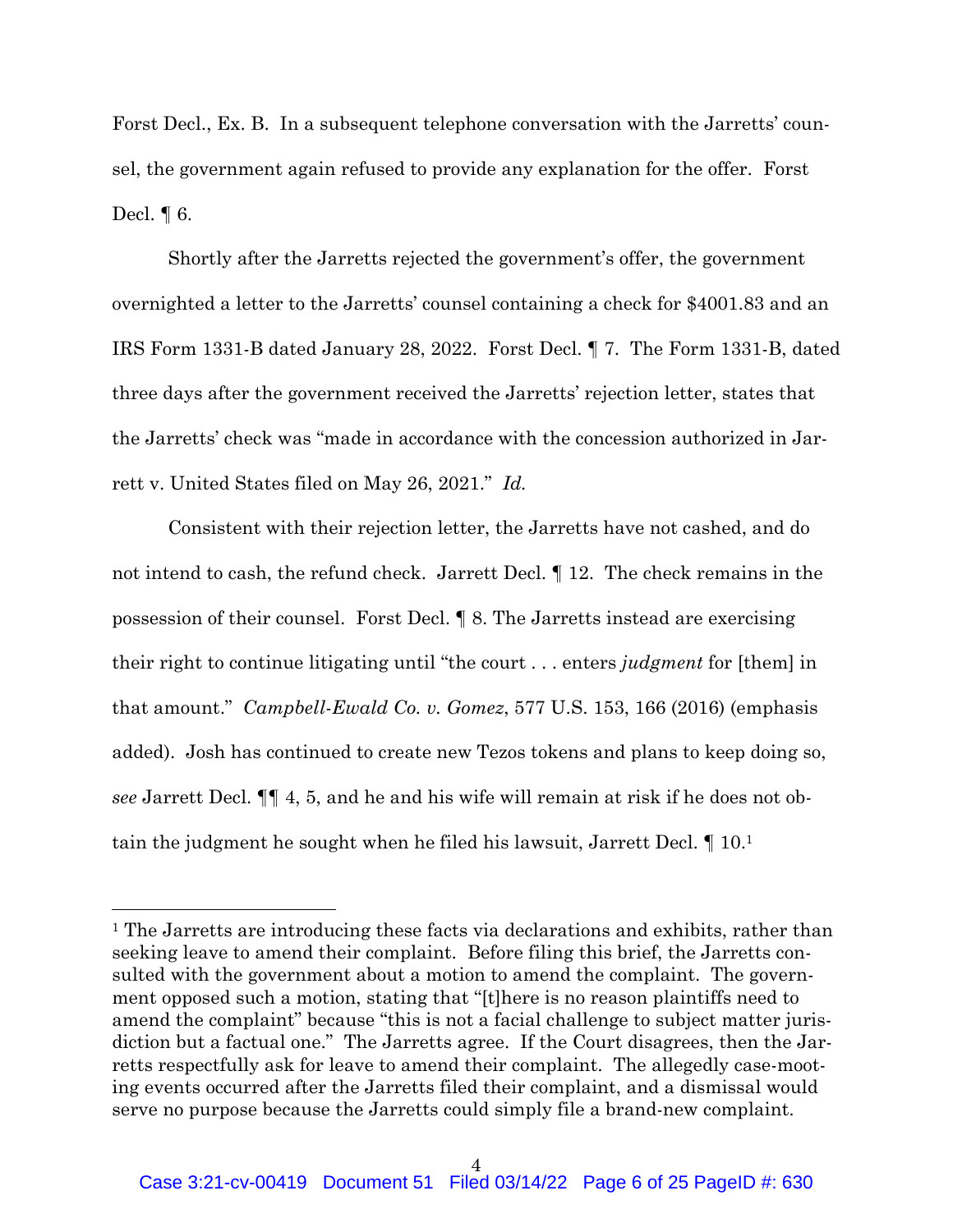#### **ARGUMENT**

The government claims that this case is moot. Right off the bat the government does not define mootness properly. It states that mootness is "'the doctrine of standing set in a time frame.'" Mem. (Dkt. 42) at 2 (quoting *Friends of the Earth, Inc. v. Laidlaw*, 528 U.S. 167, 190 (2000)). But this very case goes on to explain that such a description of mootness cannot withstand "[c]areful reflection." *Friends of the Earth*, 528 U.S. at 190.

Indeed, it is easier to prove that a case isn't moot than to prove standing; a prospect of future harm that would be "too speculative to support standing" could be "not too speculative to overcome mootness." *Id.* Numerous doctrines, such as voluntary cessation, capable of repetition yet evading review, and others, protect plaintiffs who had standing at the beginning to keep seeking the judgment they sued for. *See id.* at 190-91. And it is *the government* who has the heavy burden of proving that this case is moot. *See Adarand Constructors, Inc. v. Slater*, 528 U.S. 216, 221- 22 (2000).

The government has not carried its burden here for three main reasons. Under the Supreme Court's decision in *Campbell-Ewald*, the government's offer to refund the Jarretts' taxes cannot moot the case because the Jarretts timely rejected it. The important, purely legal issue in this case is also capable of repetition yet evading review. And even if the parties' dispute over the Jarretts' 2019 taxes were moot, the Jarretts can still seek declaratory and injunctive relief for future tax years.

This Court should deny the government's motion.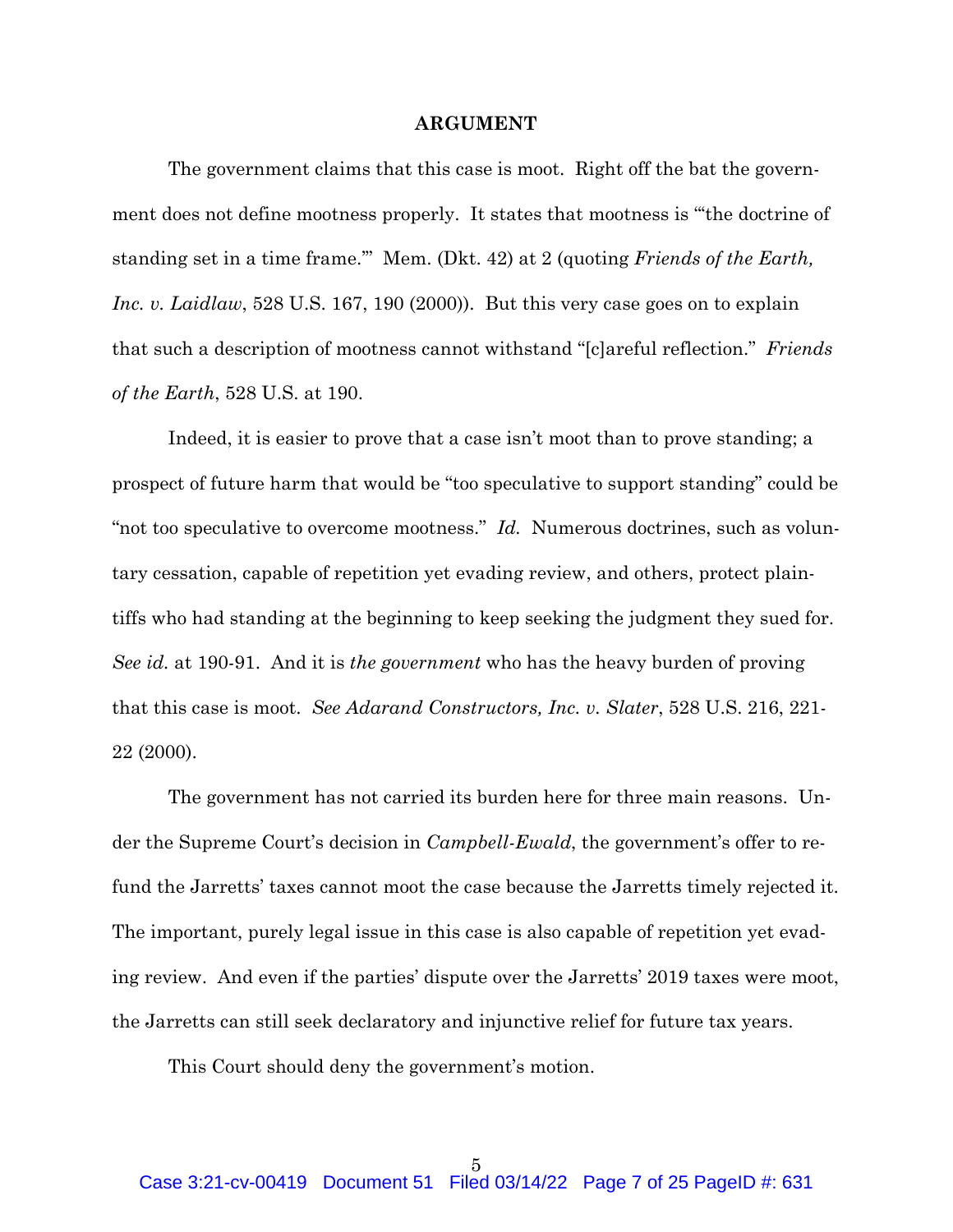## **I. The Government's Unaccepted Offer to Settle Does Not Moot the Jarretts' Case.**

### **A. Under** *Campbell-Ewald***, an unaccepted settlement offer cannot moot an Article III controversy.**

"[A]n unaccepted offer or offer of judgment does not moot a plaintiff's case." *Campbell-Ewald*, 577 U.S. at 165. This recent Supreme Court decision is squarely on point. The government neither discusses *Campbell-Ewald* nor cites a case postdating it where a proffered refund mooted a case. *Campbell-Ewald* mandates the denial of the government's motion.

In *Campbell-Ewald*, a putative class representative sued a government contractor for damages and an injunction. *Id.* at 157. The defendant filed an offer of judgment under Fed. R. Civ. P. 68, in which it committed to satisfying the plaintiff's individual damages claim in full, and to an injunction barring it from further violations of the law at issue. *Id.* at 158. The defendant continued, however, to "den[y] liability and the allegations made in the complaint**.**" *Id.* The plaintiff did not accept the offer of judgment. *Id.* The defendant moved to dismiss under Rule 12(b)(1), arguing that the case had become moot. *Id.*

The Supreme Court disagreed. Dismissal would "place the defendant in the driver's seat," it reasoned, by allowing it to avoid adverse decisions and evade judicial review simply by making settlement offers. *Id.* at 165. Accordingly, the Court concluded that unaccepted offers of judgment leave the parties exactly where they were before the offer:

When a plaintiff rejects such an offer—however good the terms—her interest in the lawsuit remains just what it was before. And so too does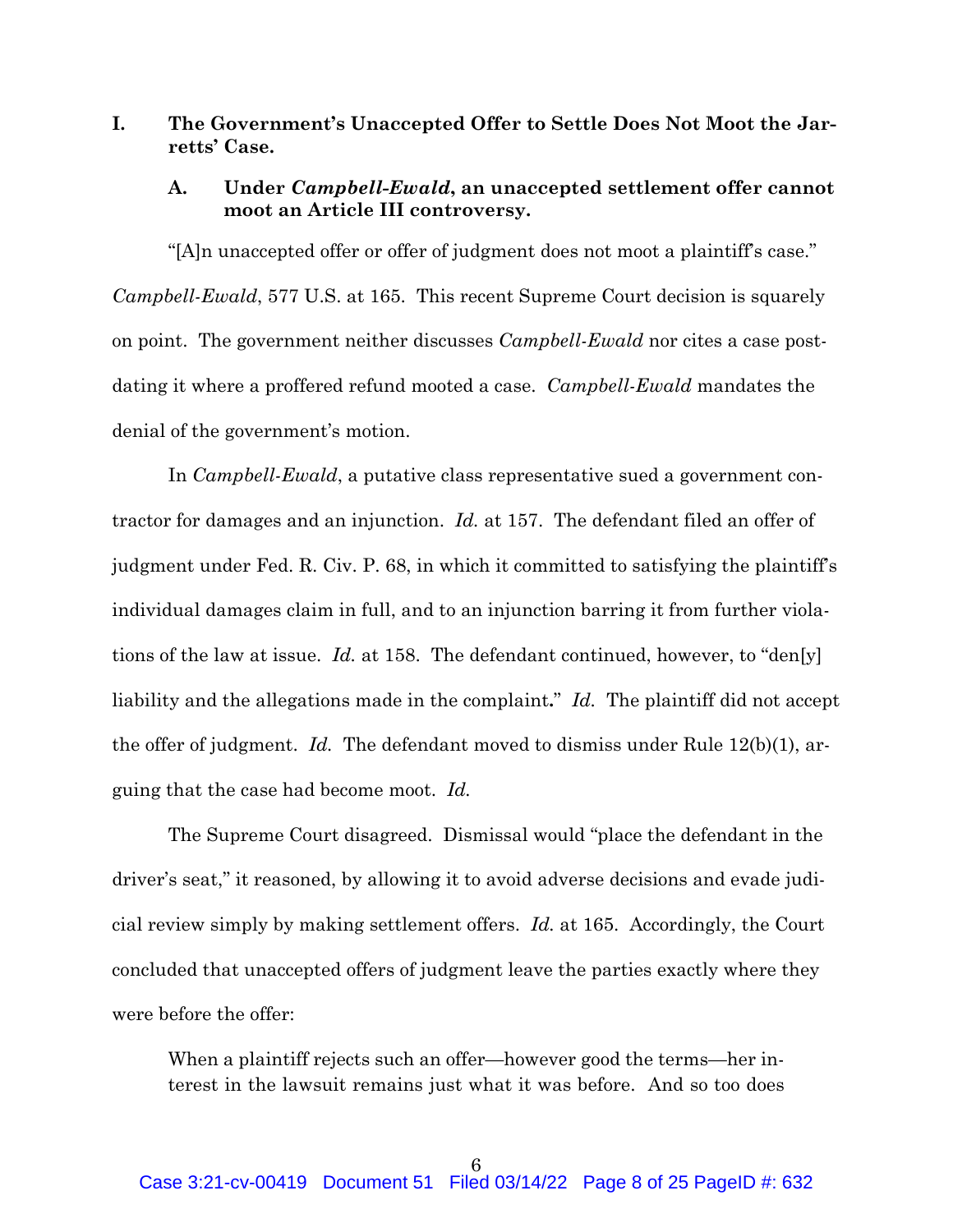the court's ability to grant her relief. . . . So assuming the case was live before—because the plaintiff had a stake and the court could grant relief—the litigation carries on, unmooted.

*Campbell-Ewald*, 577 U.S. at 162 (quoting *Genesis Healthcare Corp. v. Symczyk*, 569 U.S. 66, 80-81 (2013) (Kagan, J., dissenting)) (cleaned up). With the offer rejected, "and the defendant's continuing denial of liability, adversity between the parties persists." *Id.* at 156.

In applying *Campbell-Ewald*, the Sixth Circuit echoed the breadth of the Supreme Court's holding. In *Conway v. Portfolio Recovery Associates, LLC*, the court of appeals overturned a district court's dismissal of a case, holding: "The Supreme Court has now made clear that an unaccepted offer of settlement or judgment ... generally does not moot a case, *even if the offer would fully satisfy the plaintiff's demands for relief*." 840 F.3d 333, 335 (6th Cir. 2016) (emphasis added).

The Supreme Court did not limit its holding in *Campbell-Ewald* to cases where a plaintiff intends to certify a class. The Court could have distinguished between the individual claims and the putative class claims—but did not. The Court held that the plaintiff's *individual* claim is not moot and thus the litigation may continue. That he was a putative class representative was of no import. Indeed, the Court framed the question broadly: "whether an unaccepted offer can moot a plaintiff's claims, thereby depriving federal courts of Article III jurisdiction." *Campbell-Ewald*, 577 U.S. at 160. And the Court noted that it was resolving a circuit split, citing at least one decision that was not a putative class action. *See id.* at 160 (citing *Warren v. Sessoms & Rogers, P.A.*, 676 F.3d 365, 368 (4th Cir. 2012)). The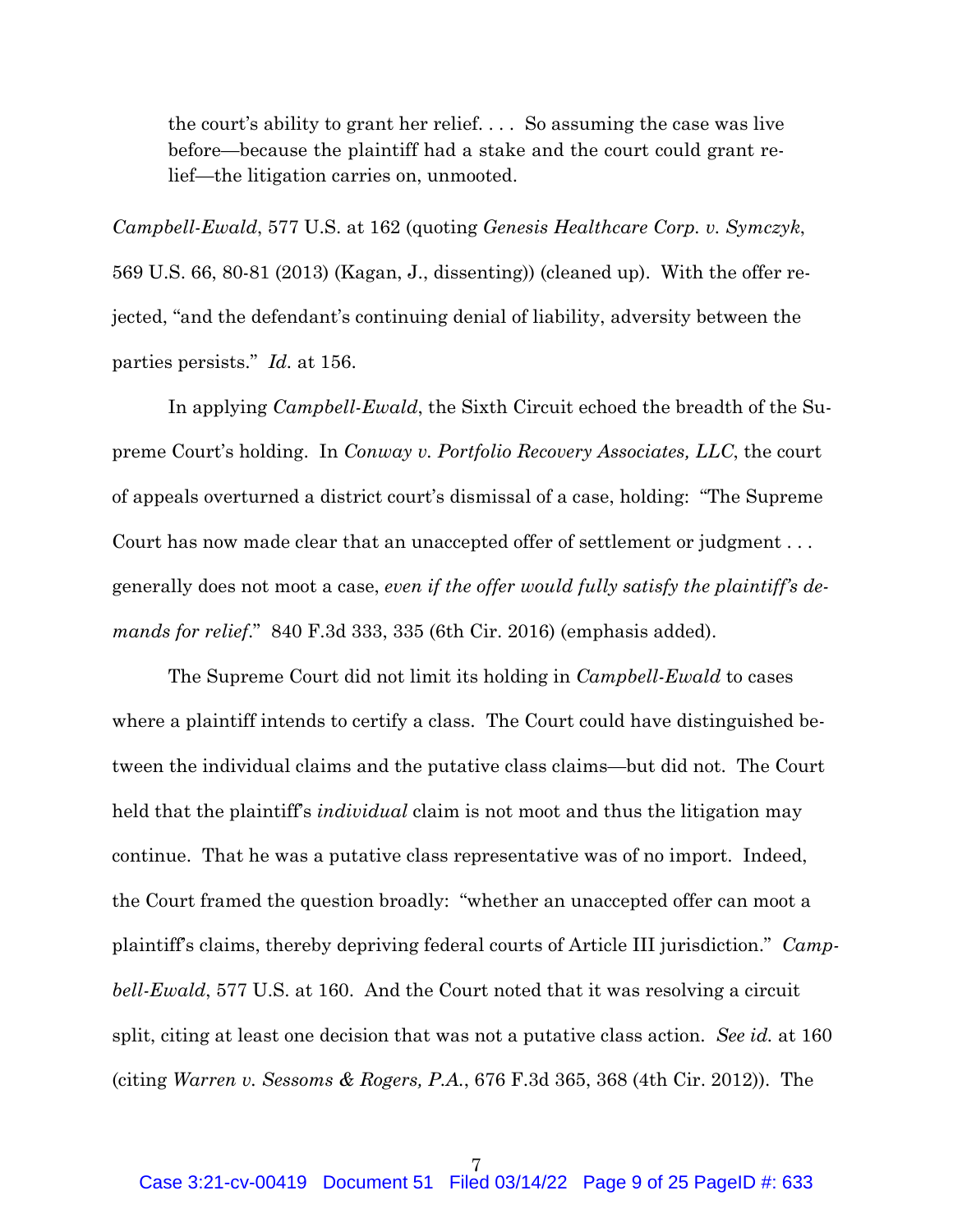Court framed its holding broadly as well: "an unaccepted settlement offer or offer of judgment does not moot a plaintiff's case, so the District Court retained jurisdiction to adjudicate [the plaintiff's] complaint. That ruling suffices to decide this case." *Campbell-Ewald*, 577 U.S. at 165. As discussed below, that ruling also suffices to decide this motion. *See also Ross v. Hartford Lloyd Ins. Co.*, No. 4:18-CV-00541-O, 2019 WL 8223066, at \*4 n.3 (N.D. Tex. Sept. 16, 2019) ("Although the *Campbell-Ewald* decision involved a class action under Federal Rule of Civil Procedure 23, the portion of its decision concerning the effect of an unaccepted contract offer is not limited to class actions.").

### **B. Under** *Campbell-Ewald***, the government's unaccepted offer to settle does not moot the Jarretts' case.**

The government's unilateral decision to offer the Jarretts a refund should not moot this case any more than did the offers in *Campbell-Ewald* and *Conway*.2 If anything, the government's offer here was more incomplete than the defendant's offer in *Campbell-Ewald*, which committed to an injunction barring it from the complained-of conduct. *Campbell-Ewald*, 577 U.S. at 158. Here, to the contrary, the rejected offer contains no prospective relief, and the government vehemently denies that its offer is an admission of liability or binds the IRS to do anything in the fu-

<sup>2</sup> The holdings in *Campbell-Ewald* and *Conway* do not turn on the distinction between offers of judgment and offers of settlement. *See Campbell-Ewald*, 577 U.S. at 183 & n.3 (Roberts, C.J., dissenting) (noting that defendant had made an identical "freestanding" offer of settlement); *Conway*, 840 F.3d at 335 (holding offers of judgment and offers of settlement are identical for this purpose).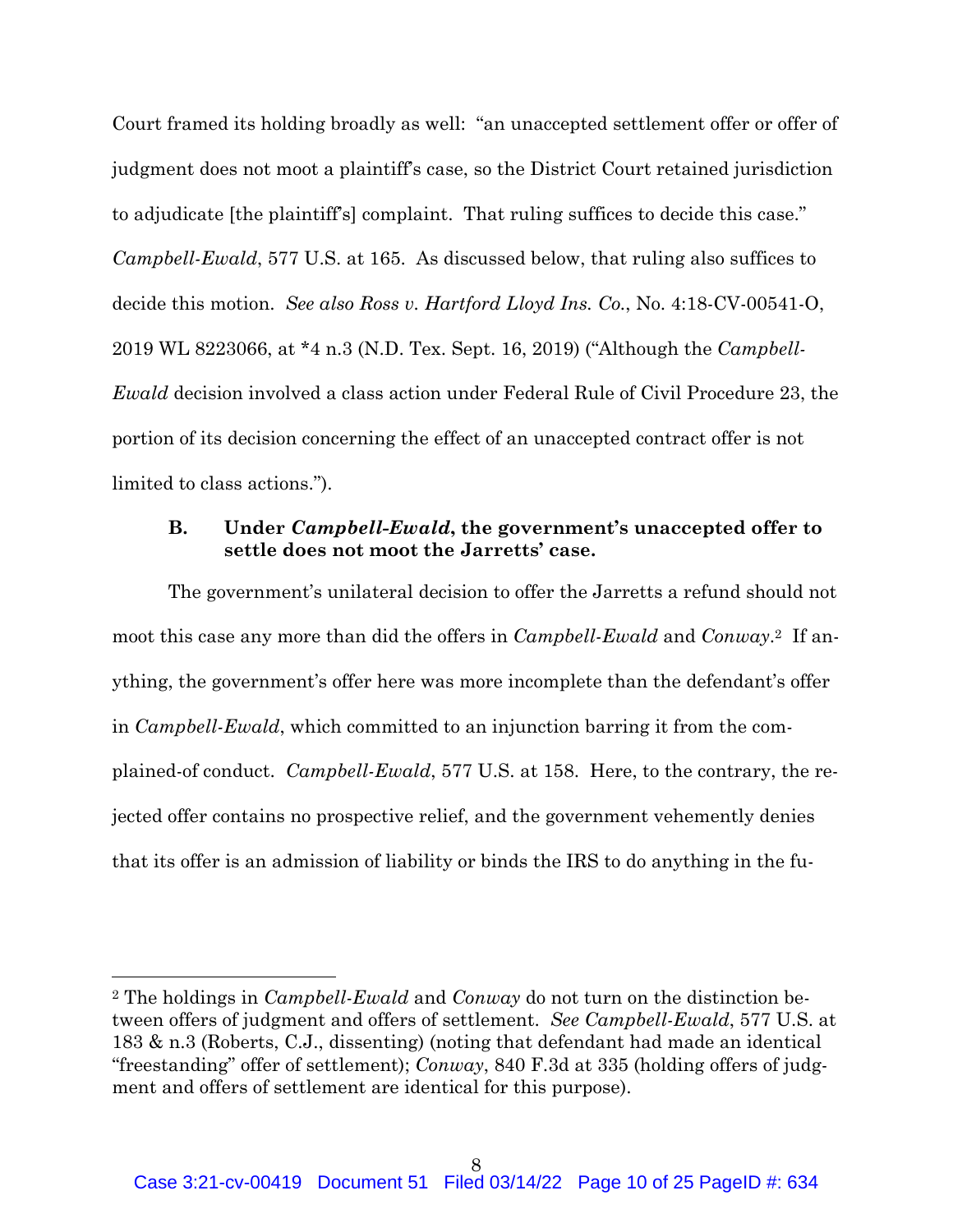ture. *See* Mem. (Dkt. 42) at 5 n.2. As was their right, the Jarretts rejected the government's offer, and as in *Campbell-Ewald*, their rejection leaves the parties where they were before: engaged in a live Article III controversy.3 *See Campbell-Ewald*, 577 U.S. at 162.

The only potential exception that the Court recognized in *Campbell-Ewald*  does not apply here. In concluding that unaccepted offers do not moot cases, *Campell-Ewald* distinguished an older case involving state taxes. *See Campbell-Ewald*, 577 U.S. at 163-64 (citing *California v. San Pablo & Tulare R. Co.*, 149 U.S. 308 (1893)). In that case, the Court stressed, the defendant "had not merely offered to pay the taxes in question." *Id.* It "had actually deposited the full amount demanded in a California bank in the [plaintiff's] name, in accord with a California statute." *Id.* at 164. The case then became moot as a function of "California's substantive law, which required the [plaintiff] to accept [the defendant's] full payment of the amount in controversy." *Id.* 

This discussion does not help the government. For one, *Campbell-Ewald*'s discussion of tax cases proves that its principle *is* relevant in the tax context. More importantly, the government does not point to any federal law that "require[s]" the Jarretts to accept an offer of a refund. *Id.* No such law exists.

<sup>3</sup> In the common-law tender cases discussed by Justice Thomas in his concurrence, "a tender of the amount due was deemed 'an admission of a liability' on the cause of action to which the tender related, so any would-be defendant who tried to deny liability could not effectuate a tender." *Campbell-Ewald*, 577 U.S. at 170 (Thomas, J., concurring) (quoting A. Hunt, A Treatise on the Law Of Tender, and Bringing Money into Court (1903) § 400, at 448). So the IRS's maneuver here—tendering an offer while denying liability—would have failed under the common law too.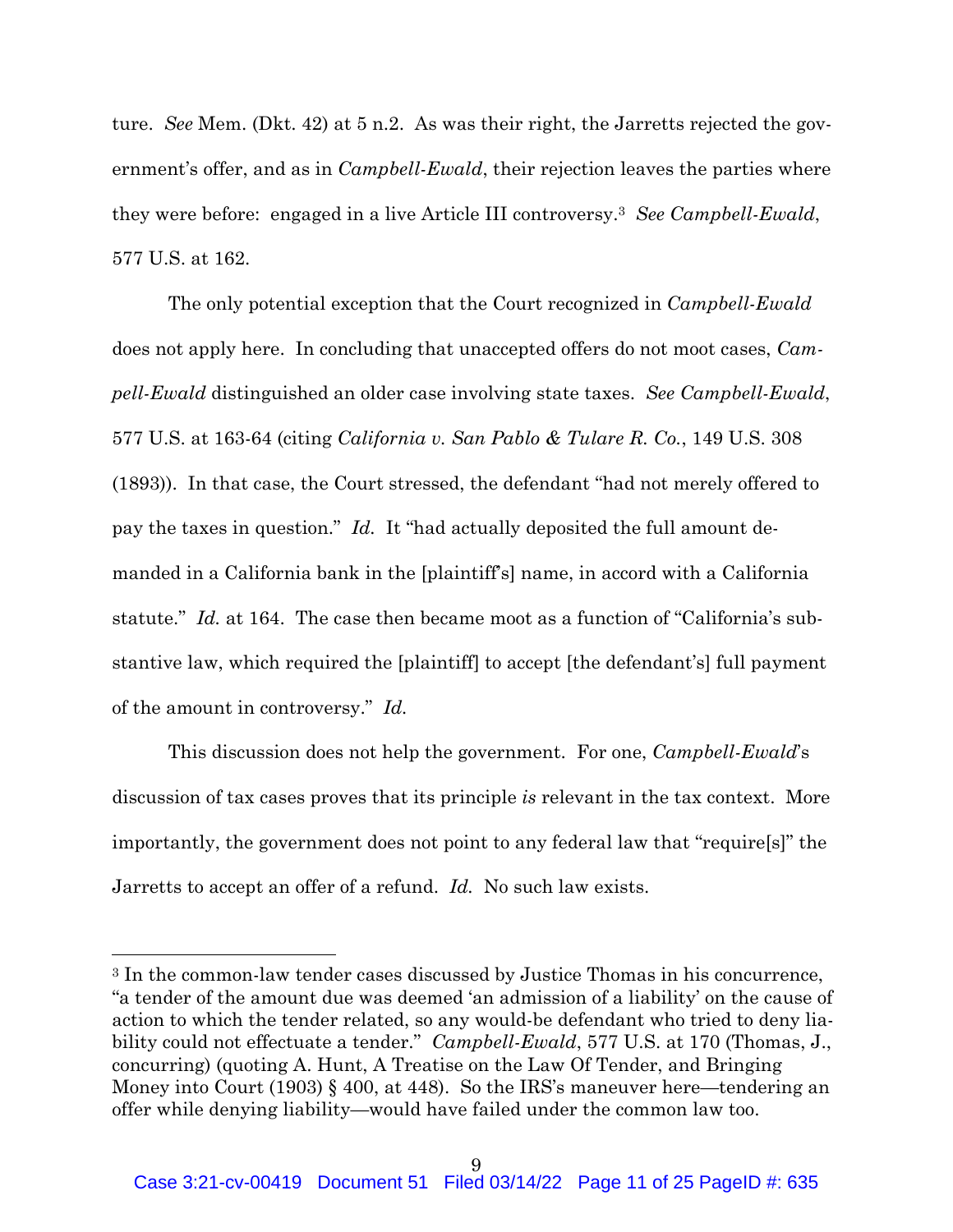In its brief, the government cites 28 U.S.C. § 1346(a)(1). Mem. at 3. But that statute merely creates subject-matter jurisdiction over cases "for the recovery of any internal-revenue tax alleged to have been erroneously or illegally assessed or collected." It does not require a taxpayer to accept a refund, or even extinguish a taxpayer's claims after a refund has been offered. Statutory subject-matter jurisdiction, moreover, must be evaluated as of the time of the complaint; it does not exist and then get taken away later in the case. *See, e.g.*, *In re Lewis*, 398 F.3d 735, 743 (6th Cir. 2005). The government's suggestion that a refund offer takes jurisdiction away is just another way of saying that this case is moot. But that argument is what *Campbell-Ewald* refutes: because the Jarretts rejected it, the government's refund offer is a "legal nullity, with no operative effect." *Campbell-Ewald*, 577 U.S. at 162 (quoting *Genesis Healthcare*, 569 U.S. at 80-81 (Kagan, J., dissenting)).

Equally unavailing is 26 U.S.C.  $\S 7422(d)$ —a statute that the government cited in conversations with the Jarretts' counsel but notably does not cite again in its brief. For good reason. That statute states that "[t]he credit of an overpayment of any tax in satisfaction of any tax liability shall, for the purpose of any suit for refund of such tax liability so satisfied, be deemed to be a payment in respect of such tax liability at the time such credit is allowed." In other words, a person can still sue for a tax refund, even if he didn't pay actually pay the tax because the IRS simply subtracted the tax from what the IRS already owed him. This statute, too, does not come close to saying that a taxpayer must accept the IRS's refund offers.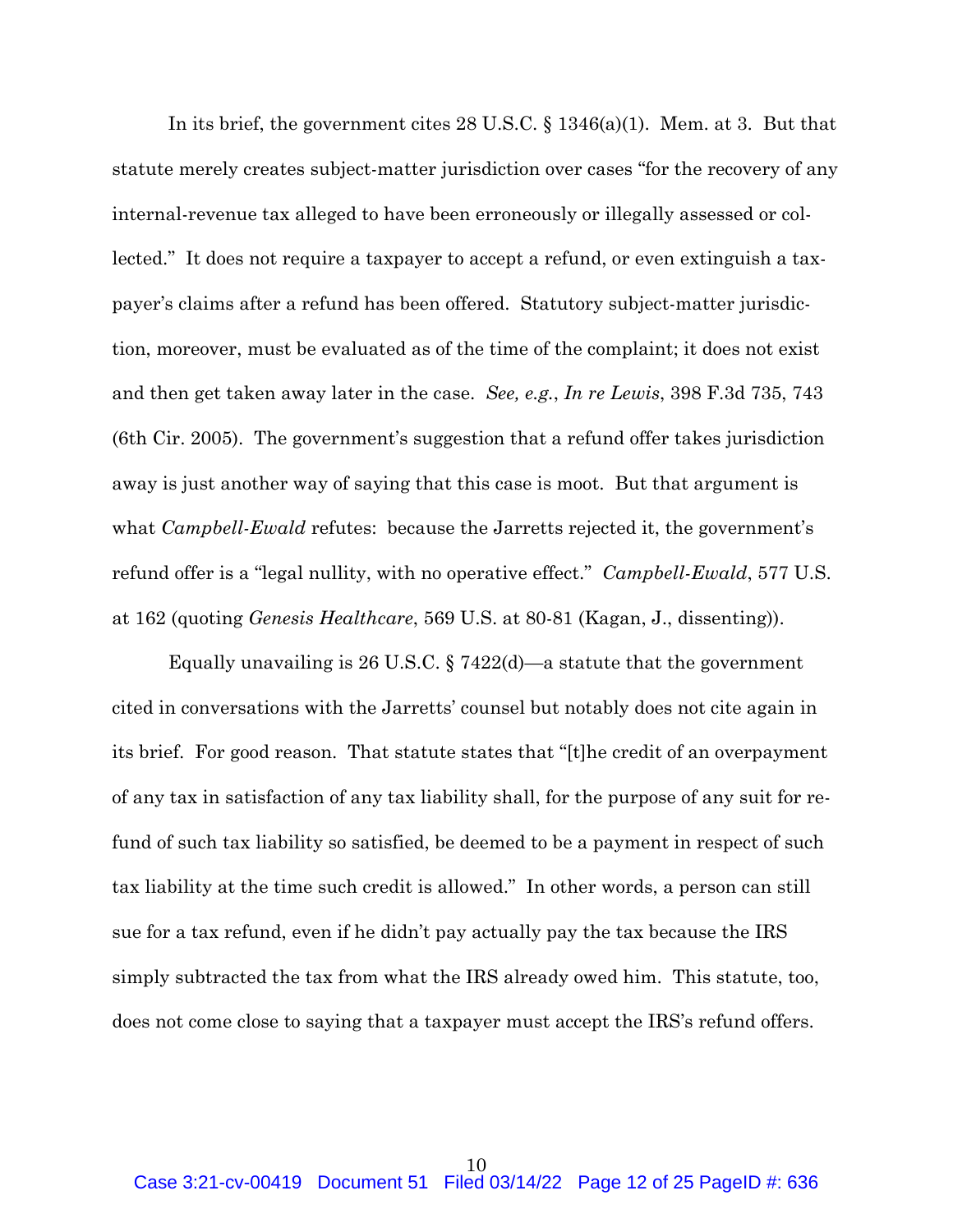Despite plenty of time and opportunity, the government has identified no other statute that does what *Campbell-Ewald* demands. This Court should look skeptically at any statute that the government tries to cite in its reply.

The thrust of *Campbell-Ewald* is that judgments matter. Here, for example, a judgment for the Jarretts would allow them to avoid penalties when they take similar positions in future years. *See* 26 C.F.R. § 1.6662-4(d)(3). And it would prevent the government from suing the Jarretts for granting an erroneous refund in 2019. 26 U.S.C. § 7405; *see also Hotel Conquistador, Inc. v. United States*, 597 F.2d 1348 (Ct. Cl. 1979) (finding plaintiff "had a right to refuse" offer to settlement and noting that if plaintiff had accepted settlement offer, the Commissioner could still sue for recovery of refund under 26 U.S.C. § 7405) (superseded by statute on other grounds). Though the government asserts in its brief that it will not pursue the Jarretts for 2019 taxes, Mem. at 8, this "assurance" is insufficient because the law "does not leave [taxpayers] at the mercy of *noblesse oblige*." *F.C.C. v. Fox Television Stations, Inc.*, 567 U.S. 239, 255 (2012) (cleaned up); *see also ACLU v. Fla. Bar*, 999 F.2d 1486, 1494-95 (11th Cir. 1993).

A judgment for the Jarretts would also protect them in other ways. Even if each tax year is technically separate, *cf.* Mem. at 5 & n.2, a ruling that tokens created through staking are not income would be a simple, cross-cutting holding of law that applies equally to all future tax years. The government notably does not state that it would ignore a ruling on that ground from this Court, or cabin it to 2019, and then tax the Jarretts all over again for 2020. And if that ruling were affirmed on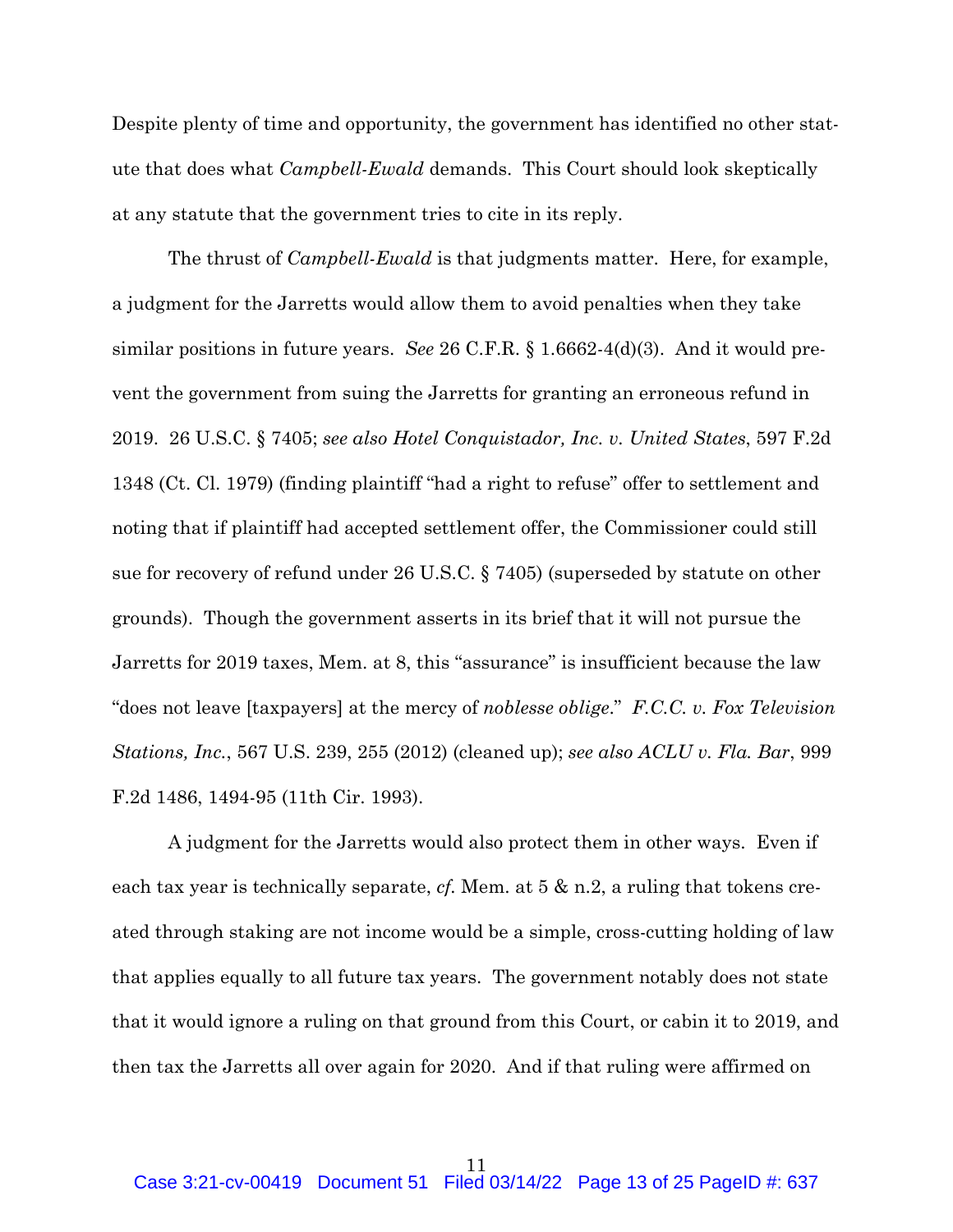appeal (even if it was solely about 2019), then it would be binding precedent throughout this Circuit.

To even arguably moot this case after *Campbell-Ewald*, the government would have to "deposit<sup>[]</sup> the full amount of the plaintiff's individual claim in an account payable to the plaintiff, *and [have] the court then enter[] judgment for the plaintiff in that amount*." *Campbell-Ewald*, 577 U.S. at 166 (emphasis added). Because the government will not agree to that, this case continues to present a live case or controversy—just as any other case where the defendant offers the plaintiff everything she wants but will not admit liability and accept an adverse judgment. Both the Supreme Court and the Sixth Circuit have warned against carving out exceptions to established doctrines "good for tax law only." *Mann Constr., Inc. v. United States*, No. 21-1500, 2022 WL 619822, at \*6 (6th Cir. Mar. 3, 2022) (quoting *Mayo Found. for Med. Educ. & Rsch. v. United States*, 562 U.S. 44, 55 (2011)). This Court should not carve one out here.

## **II. This Court Retains Jurisdiction Over the Jarretts' Claim Because The Claim Is Capable of Repetition and One of Public Importance.**

Even before *Campbell-Ewald*, the caselaw already recognized that taxpayers can reject a proffered tax refund and obtain a judicial determination. These exceptions to mootness are also available to the Jarretts and defeat the government's motion.

If a taxpayer rejects a proffered refund, and the issue underlying the claim is capable of repetition and would, if the court dismissed, evade judicial review, then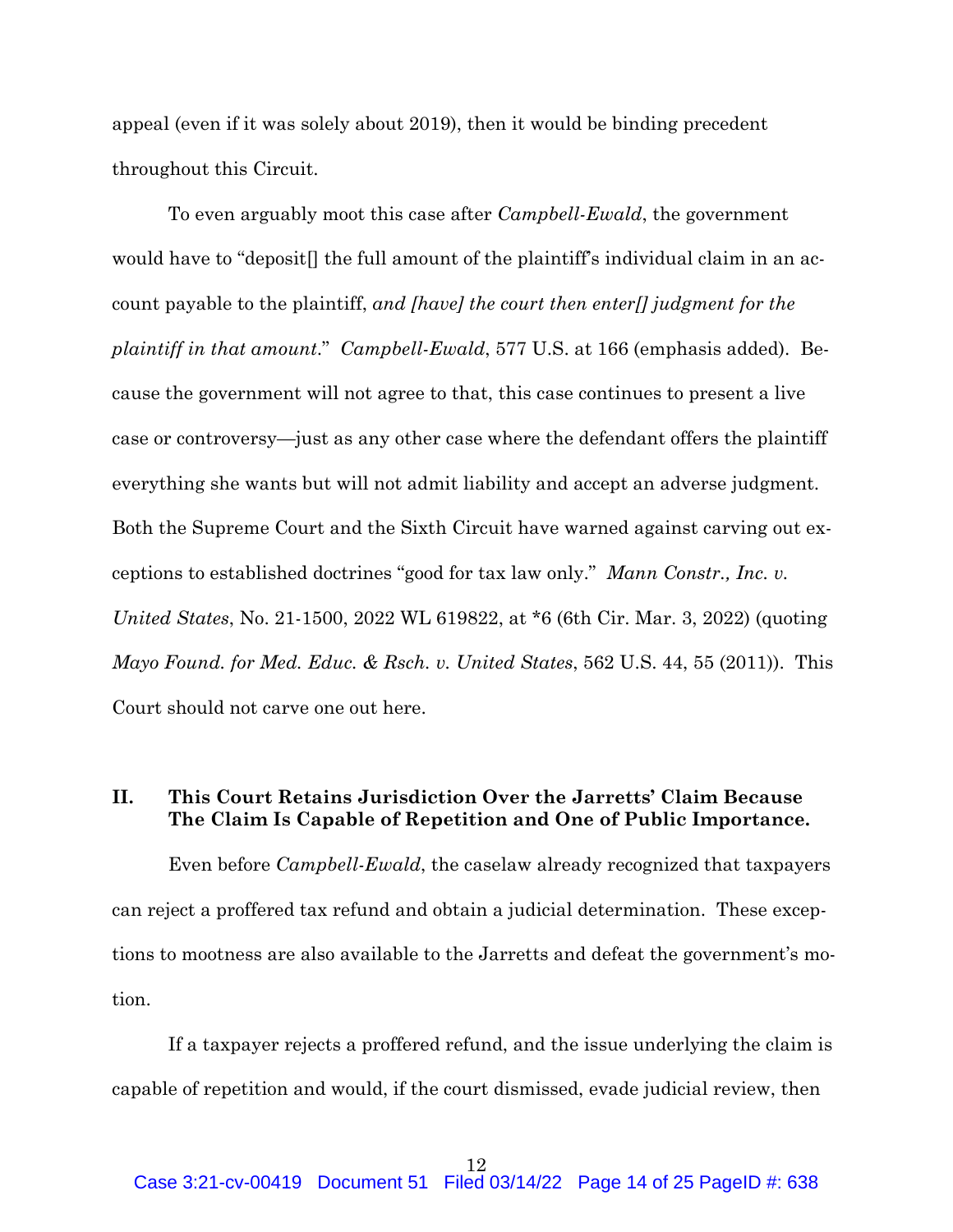the court retains jurisdiction over the case. *Church of Scientology of Hawaii v. United States*, 485 F.2d 313 (9th Cir. 1973). In the Sixth Circuit, a case or controversy continues to exist after the proffer of a tax refund if there is a "probability of immediate repetition of the issue and [there is a] public importance of a final decision." *Drs. Hill & Thomas Co. v. United States*, 392 F.2d 204 (6th Cir. 1968) (per curiam). The Jarretts' tax liability *will* immediately be affected by this issue again under identical relevant facts, including in tax year 2020, tax year 2021, and the foreseeable future. *See* Jarrett Decl. ¶¶ 4, 5, 10, 14. And so will the tax liability of many other taxpayers (including in this District), making this a matter of pressing public importance.

The Ninth Circuit's decision in *Church of Scientology* is on point. There, the IRS denied the plaintiff's application for tax-exempt status. Objecting to the IRS's determination, the plaintiff brought a refund suit. The government attempted to moot the case by proffering a refund but without assuring the plaintiff of its tax-exempt status for future years. The plaintiff rejected the proffered refund, and the government moved to dismiss under Rule 12(b)(1). The Ninth Circuit deemed the case not moot because the government was liable to raise the issue in future years: "there is nothing in the proposed refund payment to the taxpayer of sums involuntarily paid for [the years at issue] which would have assured it that the same demands would not be made for [later years]." 485 F.2d at 316.

Noting the plaintiff's entitlement to have the underlying legal issue deter-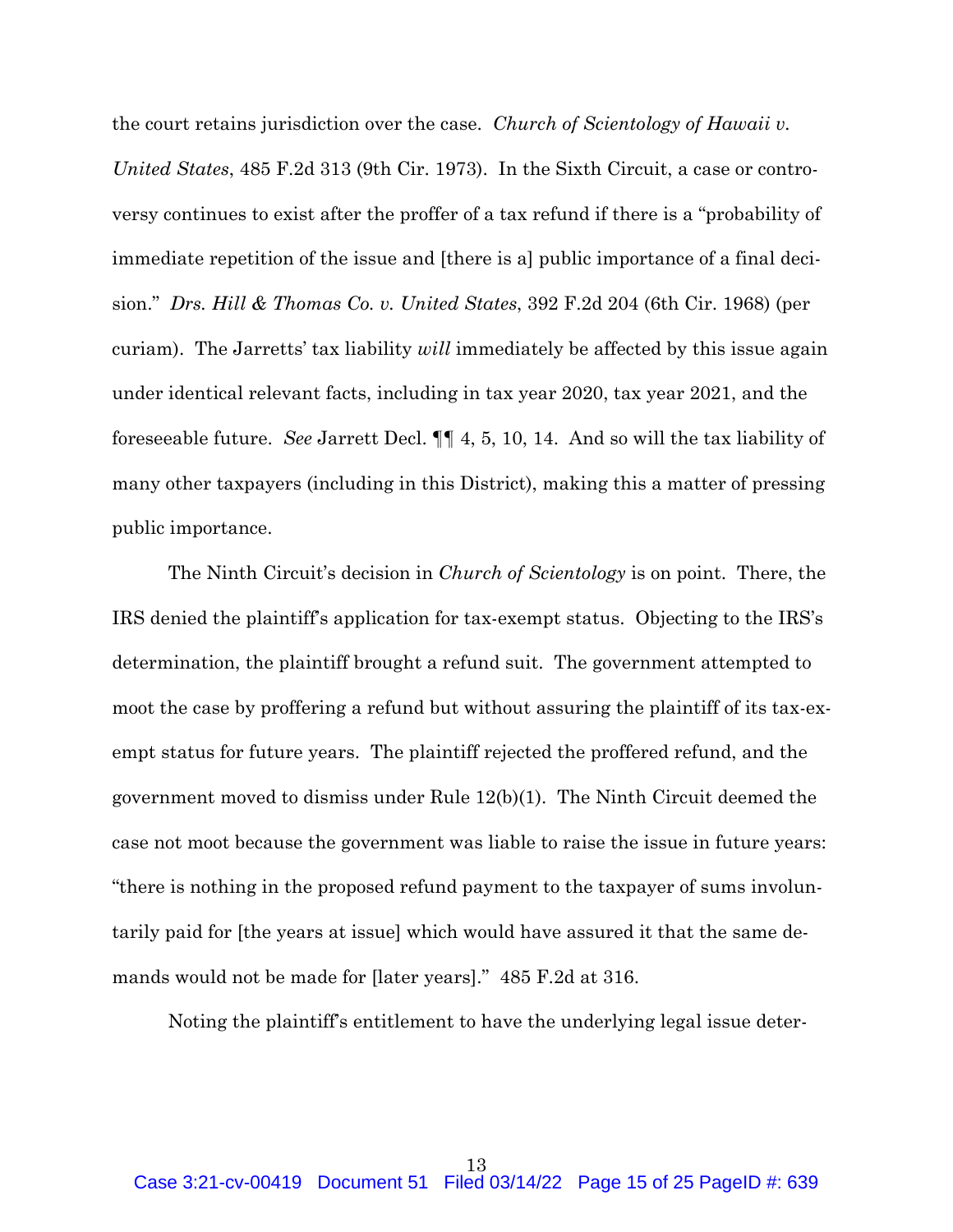mined, the Ninth Circuit distinguished each case that the government relied on, explaining that:

 In *Drs. Hill*, the taxpayer was "assured of a judicial determination" from other pending cases that raised the same issue.

 In *Lamb v. Comm'r*, 390 F.2d 157 (2d Cir. 1968), further proceedings against the taxpayer were barred.

 In *A. A. Allen Revivals, Inc. v. Campbell*, 353 F.2d 89 (5th Cir. 1965), the Tax Court had made a judicial determination in that very case.

 And in *Regina v. United States*, 208 F. Supp. 137 (W.D. Pa. 1962), the one-off transaction that gave rise to the tax question would not recur and that there were "no collateral involvements upon which other difficulties to the taxpayer could hinge." *Church of Scientology*, 485 F.2d at 315-16 (citing and quoting cases).

Here, the Jarretts have at all times continued to engage in the same activity that gave rise to this case. *See* Jarrett Decl. ¶¶ 4, 5. Therefore, the same issue will recur for the Jarretts and will affect their tax liability. *Church of Scientology* correctly holds that "the possibility of a continuing recurrence of the problem was sufficient to entitle the taxpayer to have the underlying legal issue determined." 485 F.2d at 317. So too here.

The government seeks to distinguish *Church of Scientology* on the ground that there is no current IRS action against the Jarretts, but this is a rewriting of the Ninth Circuit's holding. *Church of Scientology* simply requires that an issue be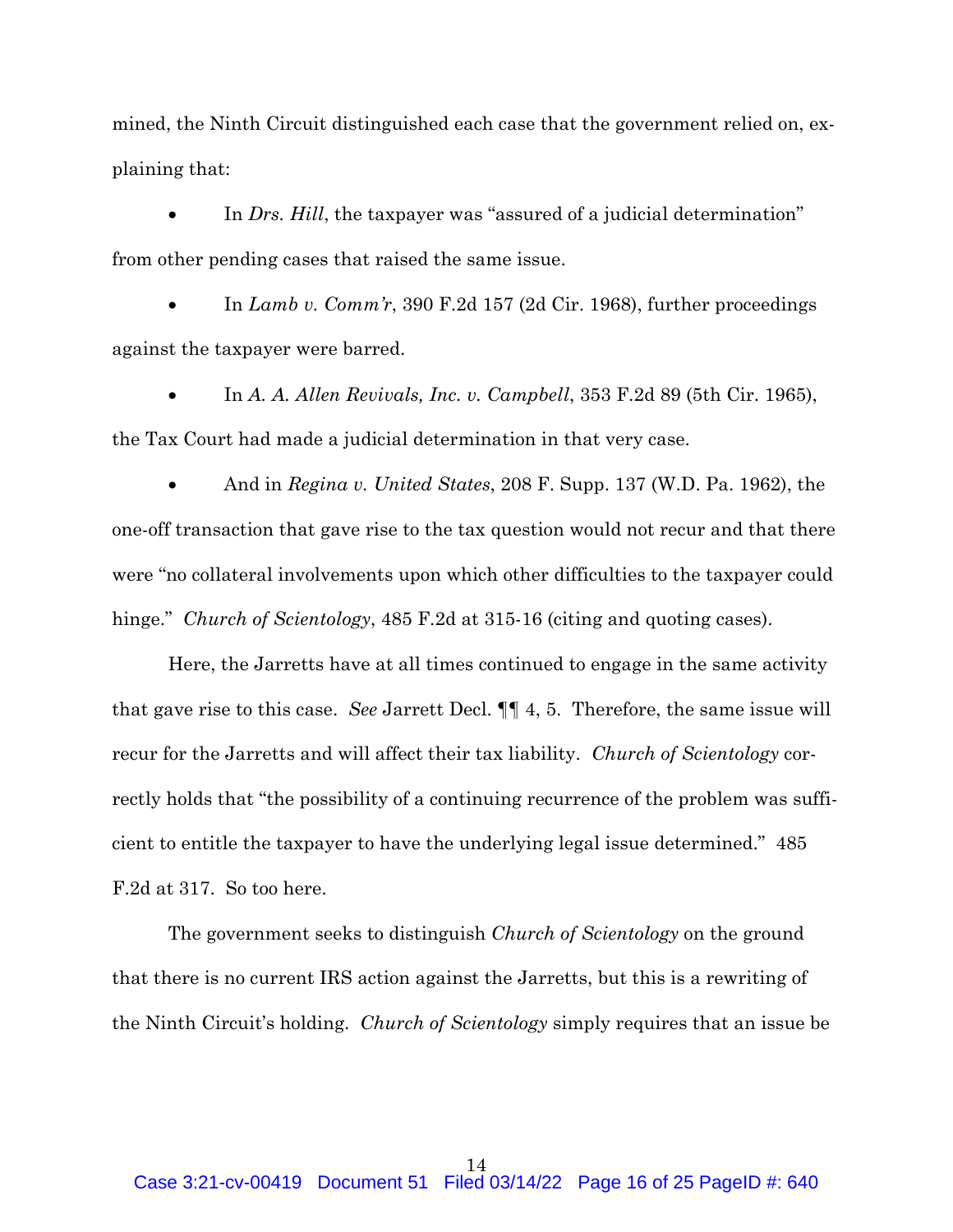*capable* of repetition. 485 F.2d at 316. The Jarretts have demonstrated that the issue is not only capable of repetition, but in fact *will* recur for them and continue to affect their tax liability. *See* Jarrett Decl. ¶¶ 5, 10, 14. Indeed, the government appears to agree that a judgment in this case could collaterally estop it from relitigating the same issue against the Jarretts in later years. Mem. at 5 n.2 (citing *Comm'r of Internal Revenue v. Sunnen*, 333 U.S. 591, 598 (1948)). And it notably does not say that, when the Jarretts claim that tokens Josh creates are not income going forward, the IRS will agree. It refuses to retreat from its answer to the Jarretts' complaint, where it insisted that these rewards *are* taxable upon creation rather than sale. *See, e.g.*, Answer ¶¶ 42, 43.

Further, the government obfuscates the likelihood of recurrence by suggesting that the Jarretts might have losses in the future that would preclude their ability to sue for a refund. *See* Mem. at 9-10. This baseless speculation is not correct: the Jarretts do not have losses that would preclude their ability to sue for a refund in 2020 and 2021. *See* Jarrett Decl. ¶ 14. And the suggestion that they will in future tax years after 2021 is sheer speculation.

In addition to the "probability of immediate repetition of the issue," the Sixth Circuit has also considered "the public importance of a final decision" as grounds for avoiding dismissal of an action. *Drs. Hill*, 392 F.2d at 205. A decision would be of significant public importance here. The issue is far from unique to Josh's activity in 2019; it relates to the increasingly large number of taxpayers engaging in similar staking activities. Members of Congress, from both parties, have noted the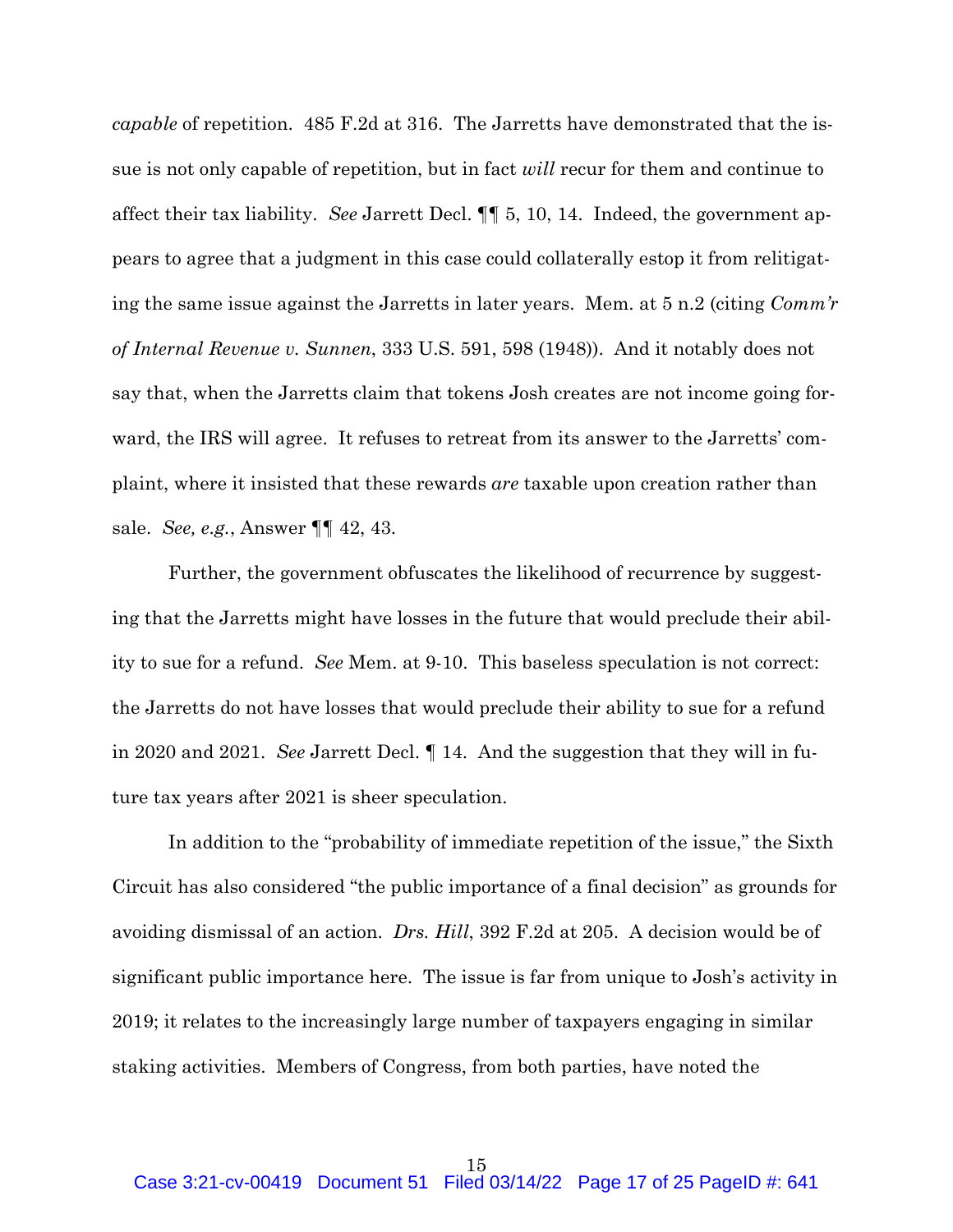importance of this precise question. *See* Letter from Rep. David Schweikert, et al., to IRS Commissioner Charles P. Rettig, July 29, 2020, https://perma.cc/P6YT-HA4P; Press Release of Rep. Darren Soto, Aug. 4, 2020, https://perma.cc/5CR6- S57W. And unlike in *Drs. Hill*, the Jarretts cannot look to pending litigation in other courts that will assure them of a judicial determination on the matter at hand. Jarrett Decl. ¶ 15; *Drs. Hill*, 392 F.2d at 205 ("[L]itigation raising the identical issue was in progress in both the Sixth and Tenth Circuits where no mootness defense was available to the Commissioner.").

Without a judgment of this Court, this discrete and recurring legal issue will evade review. This case is not about, say, a valuation issue that turns on specific facts, or an issue where the relevant facts may change from year to year. Rather, it concerns a discrete legal issue about which the relevant facts will not change whether created tokens are income to the creator. If this Court dismisses the Jarretts' complaint without a legal judgment, the government will force the Jarretts to return to court year after year on the exact same issue (where, in the government's view, it holds the sole authority to moot the case again and again).

Accordingly, under pre-*Campbell-Ewald* caselaw, this Court retains subject matter jurisdiction notwithstanding the government's attempt to evade judicial review by proffering a tax refund.

The government relies primarily on *Christian Coalition of Florida, Inc. v. United States*, 662 F.3d 1182 (11th Cir. 2011) as persuasive guidance that the Jar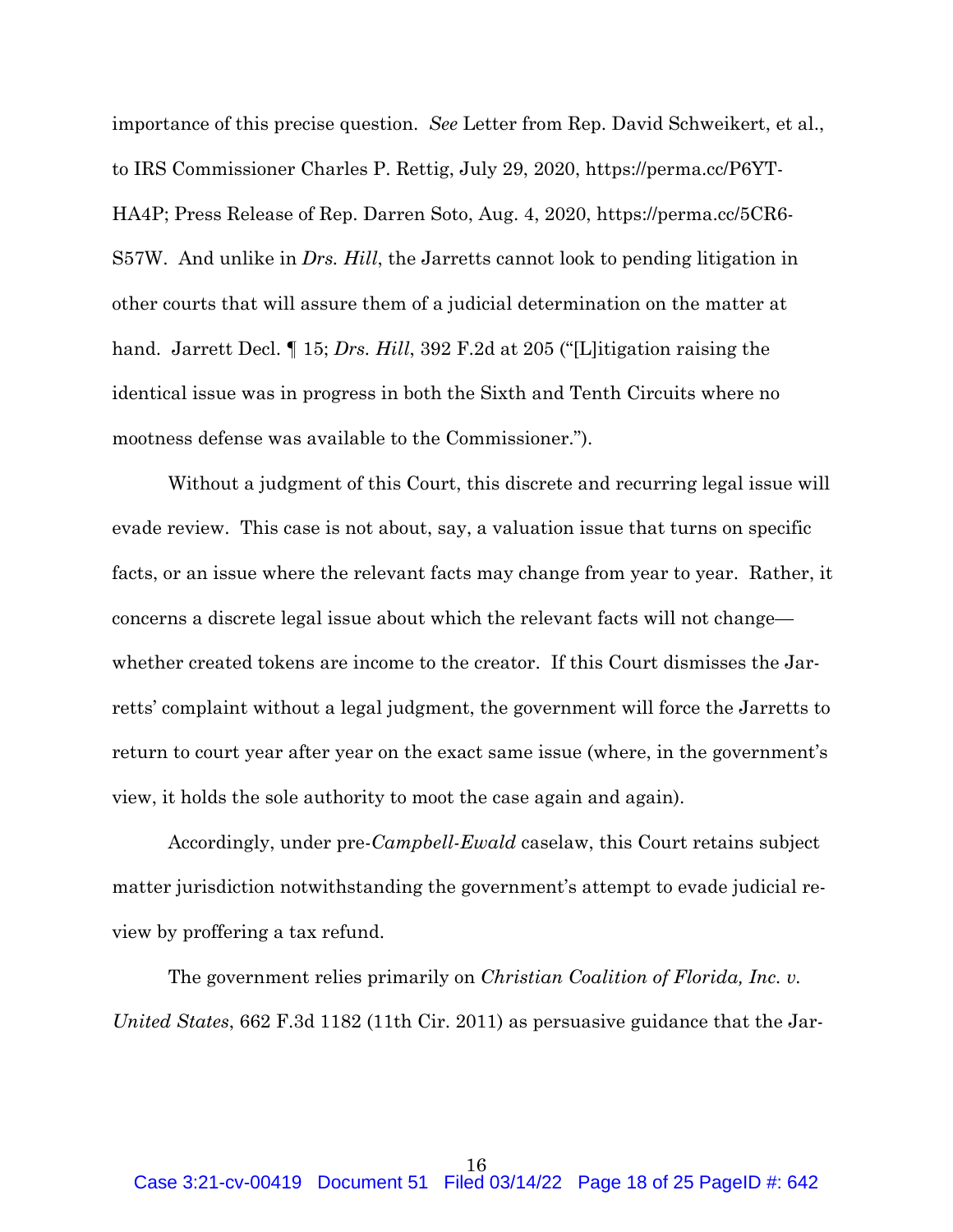retts' case is moot. In *Christian Coalition*, the taxpayer made its income tax payments after the applicable statute of limitations had expired. *See Christian Coalition of Fla., Inc. v. United States*, No. 5:09-cv-144-Oc-10GRJ, 2010 WL 3061800, at \*4 (M.D. Fla. Aug. 3, 2010). As a result, the IRS was required by statute to refund the amounts that the taxpayer had paid. *Id.* (citing 26 U.S.C. §§ 6401(a), 6402(a), 6501(a), and *Alexander v. United States*, 44 F.3d 328, 331 (5th Cir. 1995)). The IRS could not rescind the refund. *Id.* at \*4 & n.10.

Those facts bear no resemblance to the facts here, as the statute of limitations had not run on the Jarretts for 2019 when they paid their taxes. In *Christian Coalition*, the government offered a refund because it determined that the refund "was *compelled* by the operation of the Internal Revenue Code"—specifically by 26 U.S.C. § 6402(a). *Id.* at 1196 (emphasis added). The Eleventh Circuit noted that the case would be different if the government had granted the refund "in response to pending litigation," in order to "deprive the court of jurisdiction and without any independent basis [in the tax code] for granting the refund." *Id.* at 1196 & n.13. That case is this case. The government was not required under the Internal Revenue Code to refund the Jarretts' taxes; it expressly *disagrees* with the Jarretts' position that created tokens are not income.

*Christian Coalition*, in another key difference from the Jarretts' case, stressed that the issue there—whether the plaintiff was tax exempt—was not capable of repetition because it turned on facts that would change from year to year (like how much political activity the plaintiff had engaged in that year). *See id.* at 1196.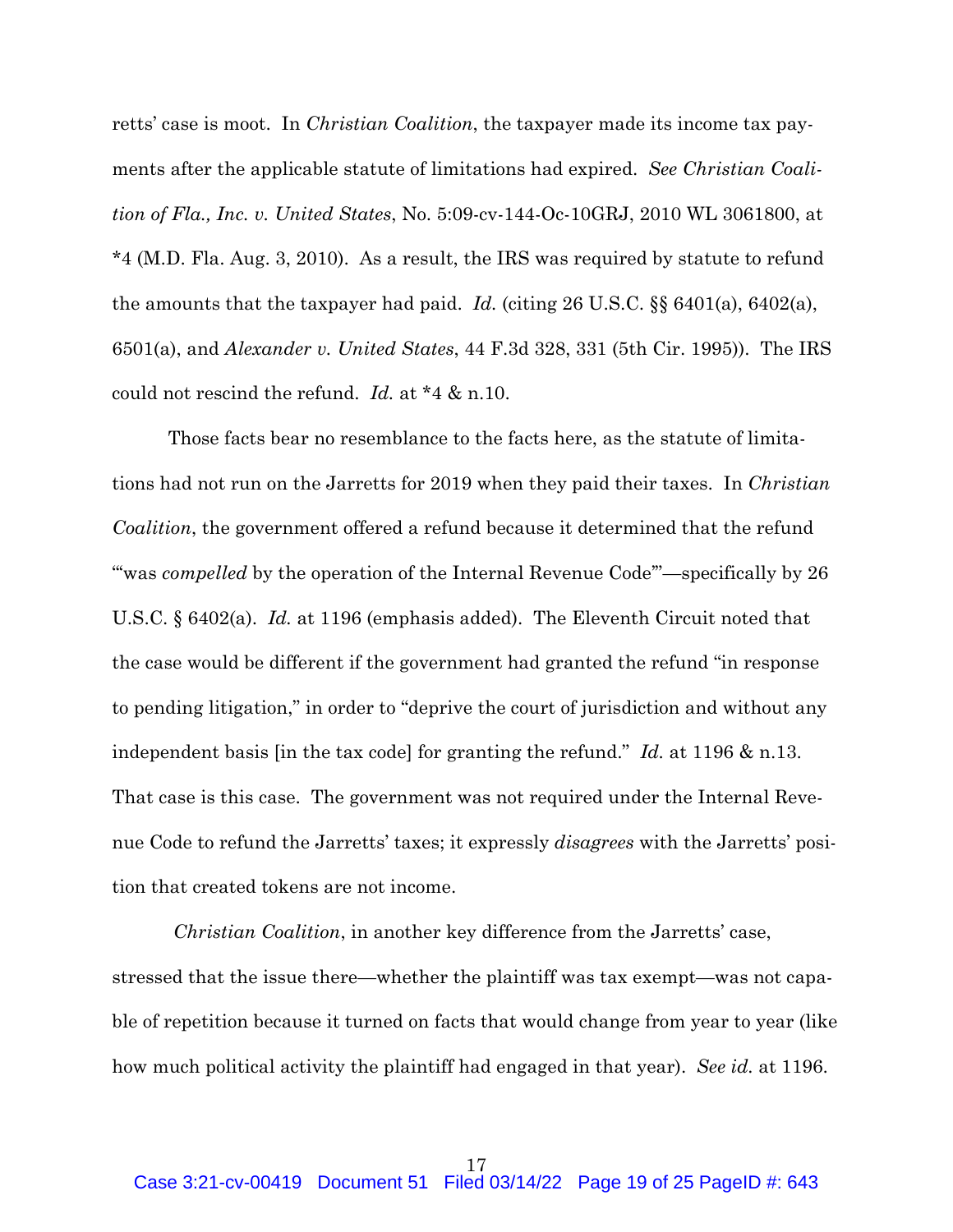But here, the Jarretts raise a discrete question of law—whether this kind of transaction is income in the first place—that will remain the same in every future tax year and will not turn on changing facts. And to the extent the analysis in *Christian Coalition* cannot be squared with *Church of Scientology*, this Court should follow the latter as more persuasive.

## **III. The Jarretts Have Not Been Made Whole Solely By An Offer To Repay The Refund; Prospective Relief Remains Available.**

Josh Jarrett has engaged and will continue to engage in the *exact* same conduct that gave rise to this suit. The Jarretts' complaint asks for all relief that is proper. Dkt. 1 (Compl), Prayer ¶¶ A-D. Accordingly, injunctive and forward-looking relief is available for this Court to grant.

Citing the Tax Anti-Injunction Act, the government argues that "[p]rospective relief is unavailable in any refund suit." Mem. at 1, 4-5. (It also cites the tax exception to the Declaratory Judgment Act, but that statute does no extra work because it has been interpreted to be coterminous with the Tax Anti-Injunction Act. *See, e.g.*, *Inv. Annuity, Inc. v. Blumenthal*, 609 F.2d 1, 19 (D.C. Cir. 1979)). While the Anti-Injunction Act requires most tax disputes to be litigated in refund suits, it does not limit plaintiffs in those refunds suits from obtaining prospective relief.

Refund suits are beyond the scope of the Tax Anti-Injunction Act. The Tax Anti-Injunction Act applies to lawsuits "for the purpose of restraining the assessment or collection of any tax." 26 U.S.C. § 7421(a). Refund suits do not have that purpose. *See Enochs v. Williams Packing & Navigation Co.*, 370 U.S. 1, 7 (1962)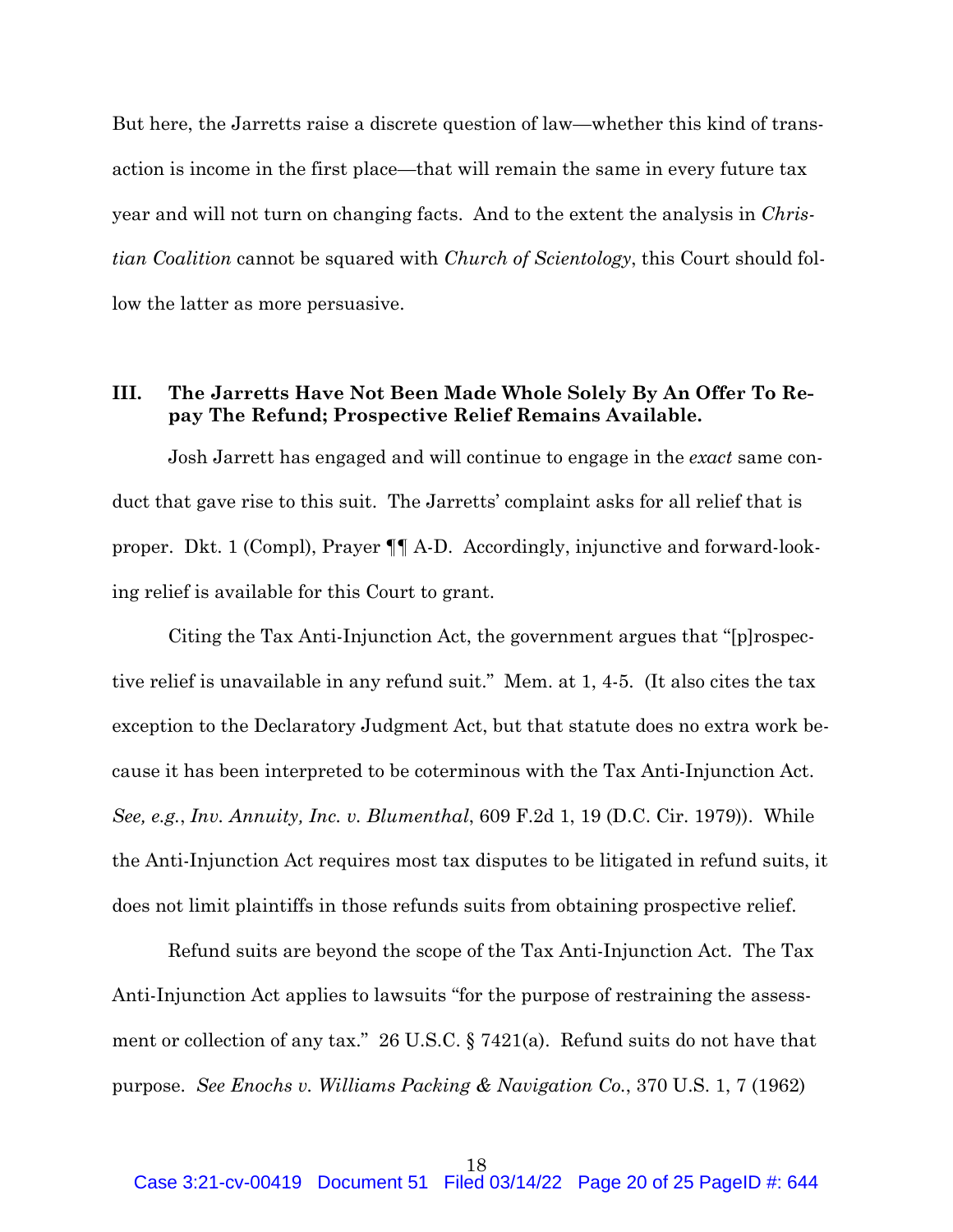("The manifest purpose of [26 U.S.C. § 7421(a)] is ... to require that the legal right for the disputed sums be determined in a suit for refund."). So as the Supreme Court suggested in *Bob Jones*, a plaintiff who seeks forward-looking relief in a refund suit also lacks that purpose. *See Bob Jones Univ. v. Simon*, 416 U.S. 725, 748 n.22 (hypothesizing "that a suit for a refund is not 'for the purpose of restraining the assessment or collection of any tax . . . ,' and thus that neither the literal terms nor the principal purpose of [26 U.S.C. § 7421(a)] is applicable."). The Supreme Court's suggestion is correct. Neither the terms nor the principal purpose of the Tax Anti-Injunction Act (avoiding suits outside the avenues of review mandated by Congress) bars prospective relief in a refund suit like this one.

Defendant points again to Eleventh Circuit caselaw as persuasive authority. *See* Mem. at 5 (citing *Christian Coalition*, 660 F.3d at 1192). But the Eleventh Circuit held only that injunctive relief was unavailable after the claim for a refund had become moot. *Christian Coalition*, 660 F.3d at 1192. Here, the Jarretts' underlying refund claim is alive and well, as explained above.

Even if the Jarretts' refund claim were moot, *Christian Coalition* was simply wrong that prospective relief is not available. For starters, a suit brought for a refund is not "for the purpose of restraining the assessment or collection of any tax." 26 U.S.C. § 7421(a). A suit's purpose is what it's "aimed at," *Bray v. Alexandria Women's Health Clinic*, 506 U.S. 263, 275-76 (1993), and a refund suit that seeks prospective relief is aimed at getting a refund and preventing the same illegal taxation from happening again—not from prospectively stopping the machinery of the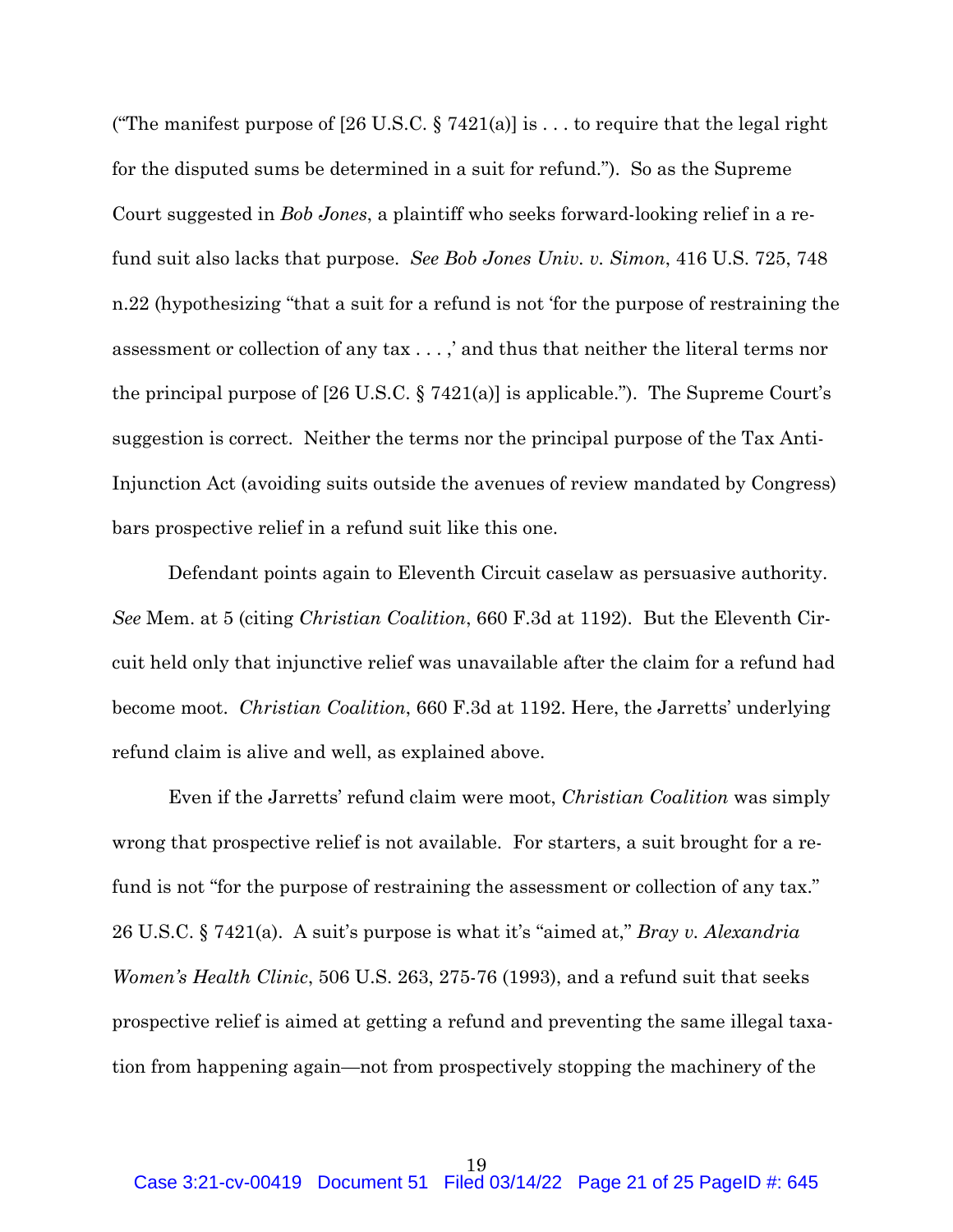IRS. *Cf. United States v. Am. Friends Serv. Comm.*, 419 U.S. 7, 11 (1974) (noting that prospective relief is "ancillary" in a refund suit). The Supreme Court previewed this straightforward conclusion in *Bob Jones*. 416 U.S. at 748 n.22. As the en banc D.C. Circuit explained, "precedent demonstrates that declaratory relief and injunctive relief are available in tax refund suits." *Cohen v. United States*, 650 F.3d 717, 740 n.5 (D.C. Cir. 2011) (en banc) (citing *South Carolina v. Regan*, 465 U.S. at 373-81 & 377-78 n.16; *Bob Jones*, 416 U.S. at 748 n.22; and *Americans United*, 416 U.S. at 761-62). And "the Government has acknowledged" before "that plaintiffs could obtain appropriate declaratory and injunctive relief in tax refund suits." *Id.* 

Preventing plaintiffs from obtaining prospective relief in refund suits also would prevent them from obtaining prospective relief in *any* suit, which would violate due process. The Anti-Injunction Act's denial of preenforcement review satisfies due process only when refund suits are "adequate." *Phillips v. Comm'r*, 283 U.S. 589, 596-97 (1931). They are not if prospective relief is never available. The Supreme Court has thus raised

serious question[s] about the reasonableness of a system that forced a [taxpayer] to bring a series of backward-looking refund suits in order to establish repeatedly the legality of its claim . . . and that precluded [it] from obtaining prospective relief even though it utilized an avenue of review mandated by Congress.

*Bob Jones*, 416 U.S. at 747-48 & n.22. At least under constitutional avoidance, the Court should not read the Anti-Injunction Act to tee up these serious questions. *See Clark v. Martinez*, 543 U.S. 371, 380-81 (2005).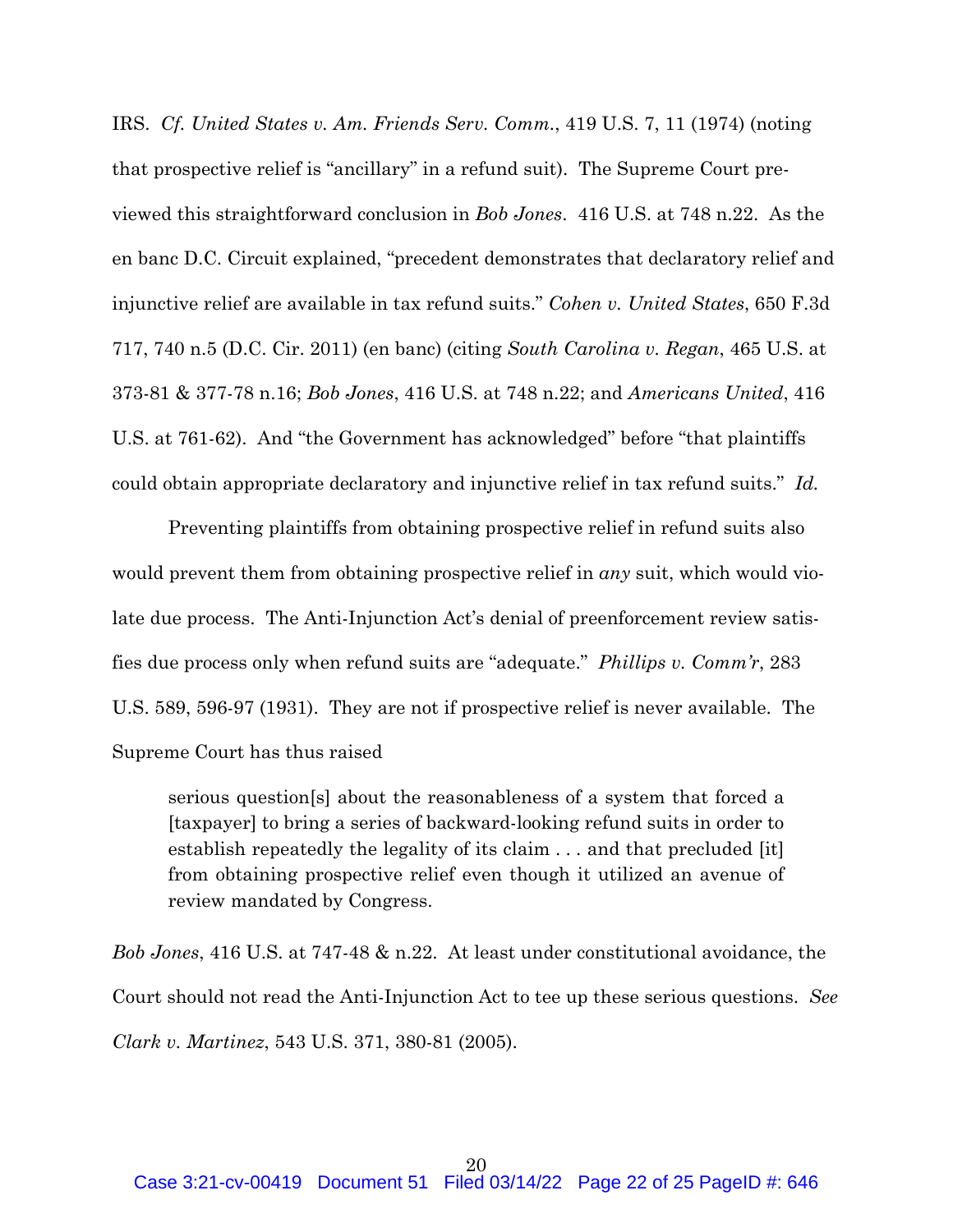Dismissing this case at the current stage raises the precise due-process concerns that the Supreme Court articulated in *Bob Jones*. The Jarretts have properly pursued the exact avenue of relief mandated by Congress (a refund suit), but are (according to the government's brief) now precluded from obtaining a judicial determination based on the government's unilateral, one-time offer of a refund. And what would the government have the Jarretts do? Engage in exactly the type of series of backward-looking suits that the Court found problematic, and which raise the serious due-process concerns. *See* Mem. at 9 (distinguishing *Church of Scientology* by suggesting that the Jarretts have not yet filed "multiple" refund claims and filed multiple refund suits).

Despite the government's attempt to unilaterally settle this case, the Jarretts remain fully entitled to seek forward-looking injunctive relief. The Supreme Court contemplated this relief in *Bob Jones* and explained why the Anti-Injunction Act would not bar it. It was correct.

#### **CONCLUSION**

For the aforementioned reasons, the Court should deny Defendant's motion to dismiss the complaint under Rule 12(b)(1).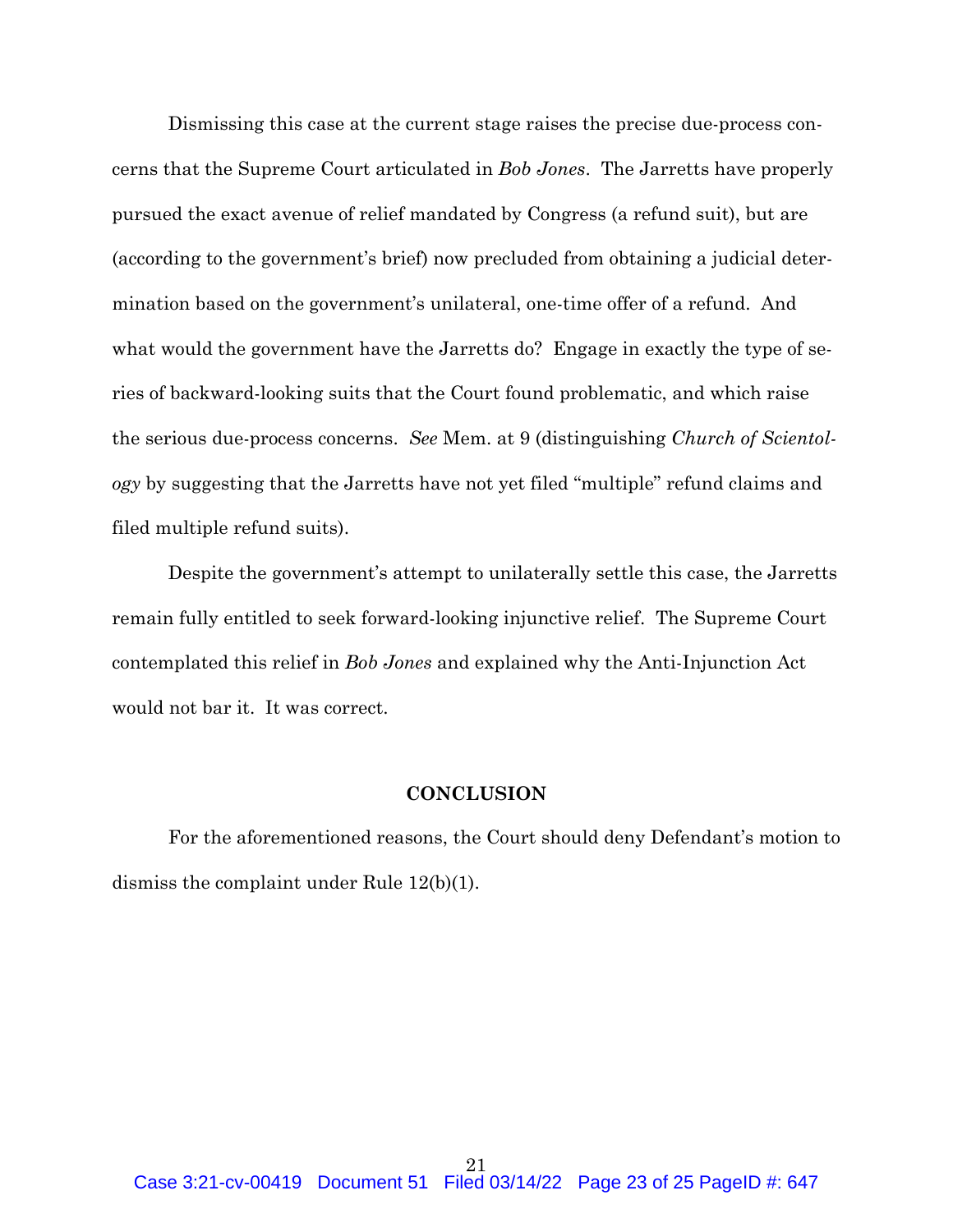Respectfully submitted,

/s/ David L. Forst

CONSOVOY MCCARTHY PLLC Jeffrey M. Harris Cameron T. Norris 1600 Wilson Boulevard, Suite 700 Arlington, VA 22209 Telephone: 703.243.9423

FENWICK & WEST LLP David L. Forst Sean P. McElroy 801 California Street Mountain View, CA 94041 Telephone: 650.988.8500

J. Abraham Sutherland 104 Prospect Street Black Mountain, NC 28711 Telephone: 805.689.4577

DATED: March 14, 2022

*Attorneys for Plaintiffs*